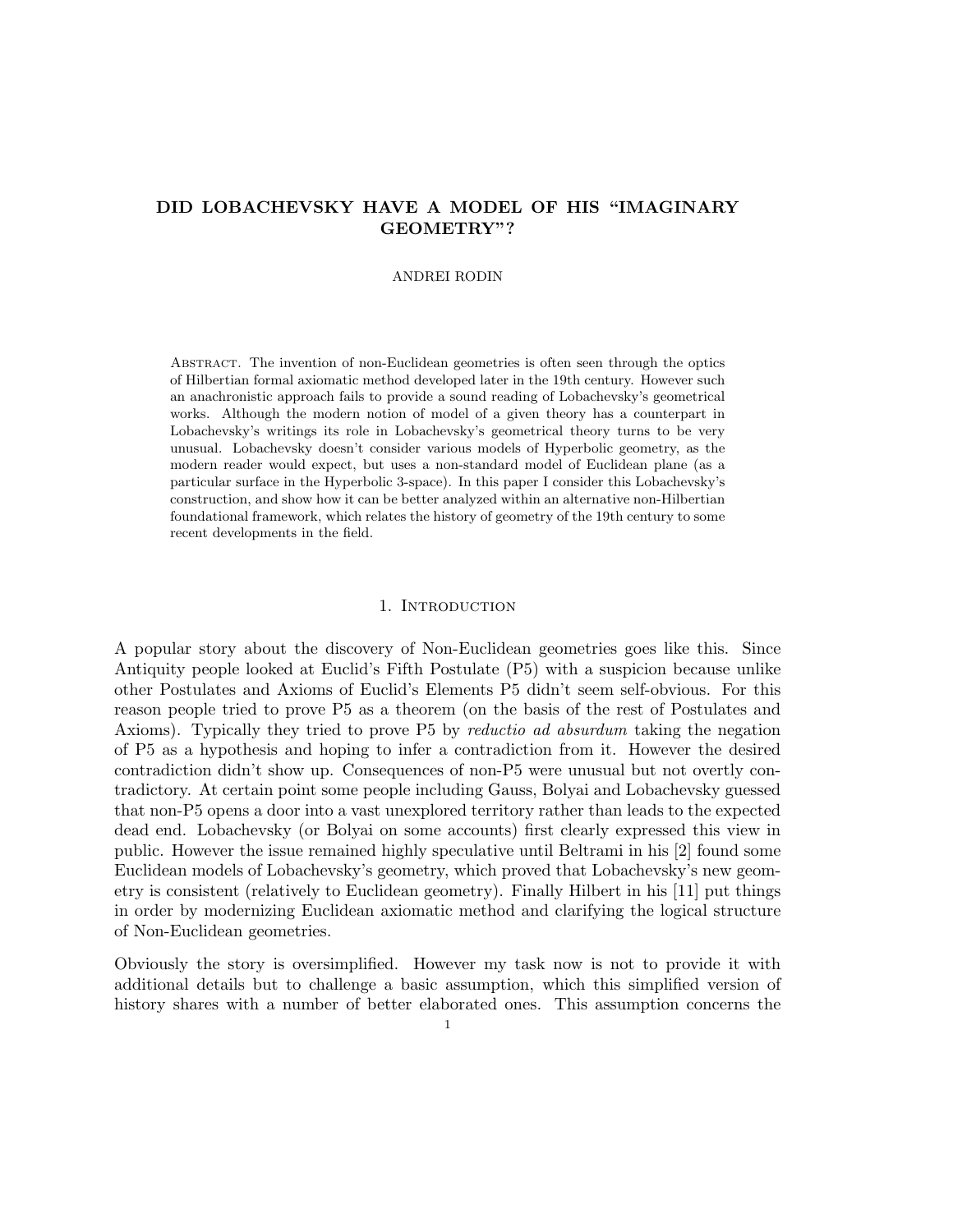very notion of mathematical theory, which dates back to [11] and goes on a par with the above story. Here is how it is described in a popular geometry textbook [8]:

[P]rimitive terms, such as "point", "line" and "plane" are undefined and could just as well be replaced with other terms without affecting the validity of results. ... Despite this change in terms, the proof of all our theorems would still be valid, because correct proofs do not depend on diagrams; they depend only on stated axioms and the rules of logic. Thus, geometry is a purely formal exercise in deducing certain conclusions from certain formal premises. Mathematics makes statements of the form "if ... then"; it doesn't say anything about the meaning or truthfulness of the hypotheses.

The following passage makes it clear how the author's notion of mathematical theory has a bearing on his interpretation of history: <sup>1</sup>

The formalist viewpoint just stated is a radical departure from the older notion that mathematics asserts "absolute truths", a notion that was destroyed once and for all by the discovery of Non-Euclidean geometry. This discovery has had a liberating effect on mathematics, who now feel free to invent any set of axioms they wish and deduce conclusions from them. In fact this freedom may account for the great increase in the scope and generality of modern mathematics.

That one's interpretation of history of mathematics depends on one's general views on mathematics is hardly a surprise. In some sense any history of mathematics is doomed to be anachronistic: in order to study mathematics of the past one needs to fix some general ideas about mathematics at the first place. However unless one takes such general ideas dogmatically a historical study may push one to reconsider the general ideas one starts with. The principal aim of this short study is to reconsider the Hilbertian "formalist viewpoint" through looking back at the history of geometry of 19th century, and more specifically at Lobachevsky's works.

In the following two Sections I briefly describe Lobachevsky's work and his style of reasoning. Then I come back to the "formalist viewpoint" and stress some difficulties that arise when one studies Lobachevsky from this viewpoint. Finally, I propose a different viewpoint that provides a remedy. We shall see that the question of whether or not Lobachevsky had a model of his geometry has two different answers none of which is of yes-or-no kind. The first immediate answer is that the question is ill-posed since Lobachevsky didn't distinguish between theories and their models in anything like the same way, in which we do this

 $^{1}[8]$  is a geometry textbook of college level containing some historical and philosophical material. It may be argued that it is not appropriate to take historical and philosophical claims contained in this book too seriously and criticise them thoroughly. I disagree. Such books written for younger students often make explicit certain assumptions about history and philosophy of mathematics, which in more serious studies are often taken for granted and hidden behind further details. Since my aim here is to reconsider basics rather than criticize details [8] serves me as a perfect reference.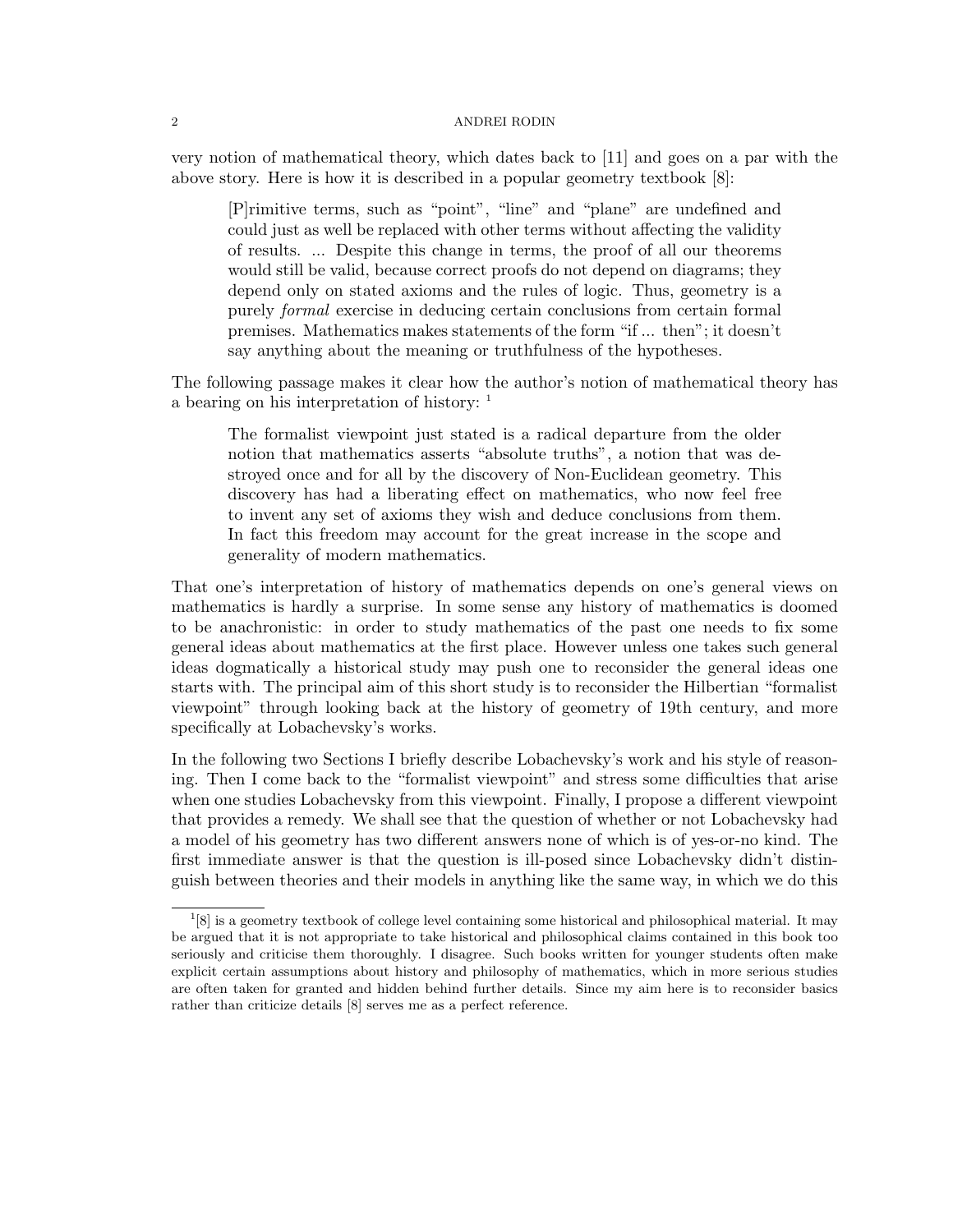today. The second answer is subtler and more interesting. There is indeed an aspect of Lobachevsky's work relevant to our notion of model. But if one allows for the the talk of models in this context one finds something surprising: Lobachevsky didn't look for models of the geometrical theory known by his name but used a non-standard model of Euclidean plane. We shall see that this construction, which from the "formalist viewpoint" looks exotic and even bizarre, is crucially important for Lobachevsky's project. The alternative viewpoint suggested in the last Section of this paper provides a more natural interpretation of this Lobachevsky's construction.

### 2. Hyperbolic intuition

Lobachevsky in his writings presents his main geometrical discovery in various forms and in various different contexts. For the following concise presentation I take Lobachevsky's STP as the principle reference. Discussing some relevant epistemological issues I shall also refer to FG and NFG. Here is a short description of Lobachevsky's geometrical works, which explains this choice.<sup>2</sup>

G is an early writing published only after the author's death, which contains no material related to Non-Euclidean geometry. FG and NFG are two author's attempts to write a fundamental geometrical treatise covering the whole of the discipline from its foundations to its special chapters. Lobachevsky's project of rebuilding foundations of geometry developed in these two works doesn't reduce to what became known as Lobachevskean geometry but also includes some other new ideas which I cannot discuss here. IG and AIG have, on the contrary, a more limited task to present of a new analytic apparatus associated with the Lobachevskian geometry (namely, the hyperbolic trigonometry) and to demonstrate its power through some applications. Lobachevsky introduces here this apparatus "by hand" reducing its geometrical background to minimum. STP is another shortened account of the basics of Lobachevskean geometry, which, however, is theoretically complete: it begins with synthetics geometrical considerations and proceeds to analytic methods. STP doesn't cover some more specific issues (like calculation of areas and volumes) treated in FG and in NFG but unlike IG includes the foundational synthetic part. PG is the last overview of Lobachevskean geometry written by the author; it is less systematic than STP and fixes

<sup>2</sup>The principle edition of Lobachebsky's writings is [27]. Here are English titles of Lobachevsky's geometrical works listed in the chronological order and supplied with abbreviations, which I use in this paper: 1823: Geometry (G)

<sup>1829-30:</sup> Foundations of Geometry (FG)

<sup>1835:</sup> Imaginary Geometry (IG)

<sup>1835-38:</sup> New Foundations of Geometry (NFG)

<sup>1836:</sup> Application of Imaginary Geometry to some Integrals (AIG)

<sup>1840:</sup> Studies in Theory of Parallels (STP)

<sup>1855-56:</sup> Pangeometry (PG)

First publication of French version of IG: [17]

First publication of German version of STP: [18]

English translation of STP by G. B. Halsted is printed as a supplement to [4]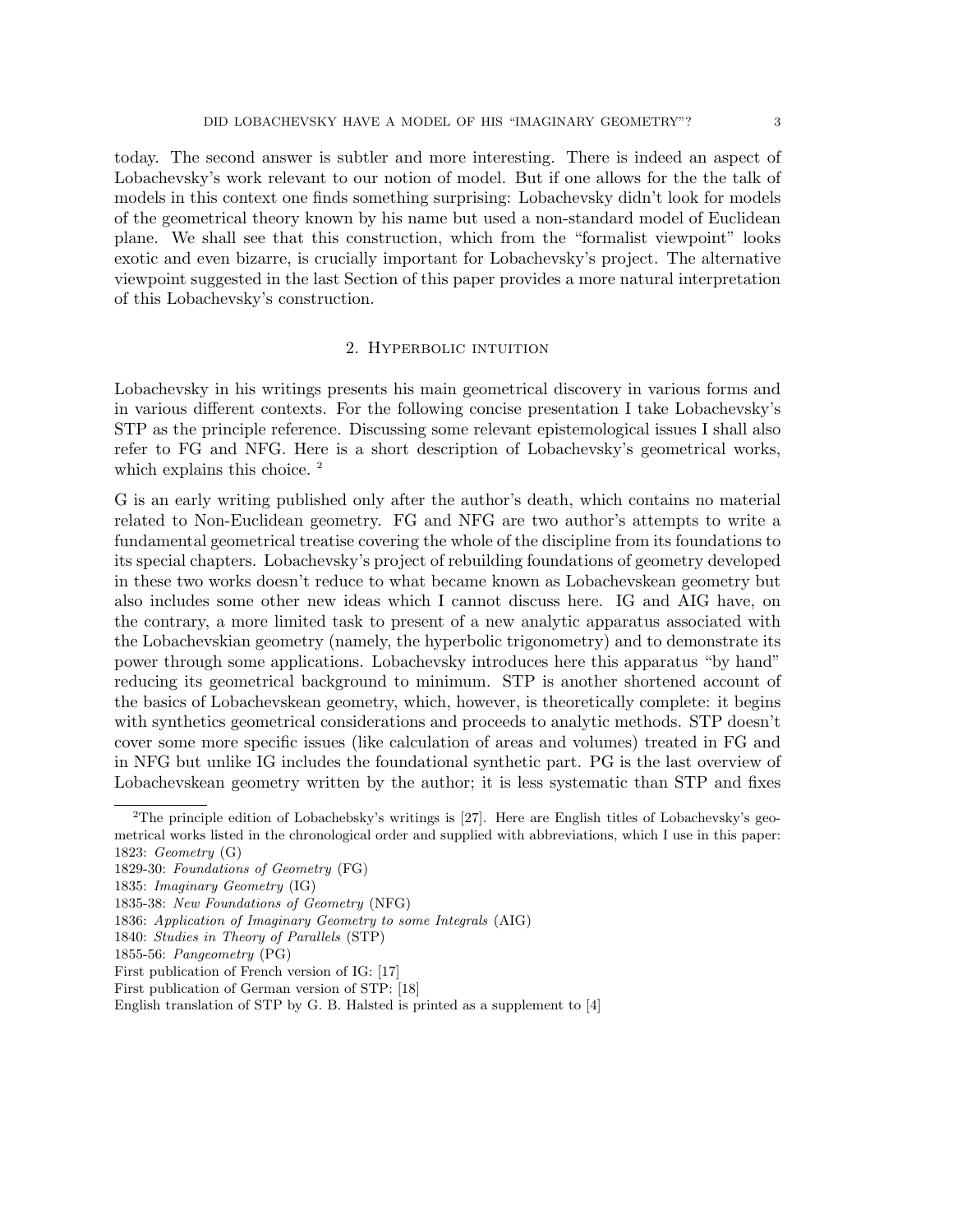some minor technical problems, which Lobachevsky found in STP after its publication. This description makes it clear that STP is the best compact systematic presentation of the topic written by Lobachevsky himself. Importantly Lobachevsky's notion of "Imaginary geometry" remains stable across all of these works.

STP is written in the classical Euclidean "synthetic" style reinforced by analytic methods described in Section 4. As far as the logical structure of presentation is concerned it is apparently not of Lobachevsky's major concern. Lobachevsky presents to the reader a list of propositions without specifying which of them are definitions, which are assumed as axioms and which are assumed as commonly known theorems (independent of P5); among proved propositions there are theorems known to Lobachevsky from his sources as well as theorems first proven by Lobachevsky himself. From a historical viewpoint these features of Lobachevsky's style are hardly surprising since all of Lobachevsky's predecessors and contemporaries working on the "Problem of parallels" also followed the same traditional line. I stress these features only in order to confront the widespread philosophical myth according to which the invention of Non-Euclidean geometry required an abrupt departure from the "usual" geometrical intuition.

Instead of P5 Lobachevsky uses the following Axiom of Parallels (AP) known to be equivalent to P5 since Antiquity: <sup>3</sup>

(AP) Given a line and a point outside this line there is unique other line which is parallel to the given line and passes through the given point.

Here the term "parallels" stands as usual for straight lines having no common points. We'll se shortly how Lobachevsky changes this Euclidean terminology. For a terminological convenience I shall call a given straight line secant of another given straight line when the two lines intersect (in a single point). Let's now make the required construction and listen what our intuition says about it. Although the intuition says us nothing definite as to whether AP is true or not it says several other important things:

(i) Parallel lines exist (unlike round squares); moreover through a given point P outside a given straight line  $l$  passes at least one parallel line  $m$ . The required construction can be made on the basis of Euclid's Postulates except P5. Drop a perpendicular  $PS$  from P to l and then produce another perpendicular m to PS passing through P. The fact that m is parallel to  $l$  follows from the theorem about an external angle of triangle (Proposition 1.16 of Euclid's *Elements*, which doesn't depend on P5 (Fig.1).  $^4$ 

<sup>3</sup>AP is also known under the name of Playfair's Axiom

<sup>&</sup>lt;sup>4</sup>For suppose that m and l intersect in A. Then the external angle RPA is equal to the internal angle PSA. This contradicts the theorem about an external angle which implies that RPA must be strictly superior to  $PSA$ .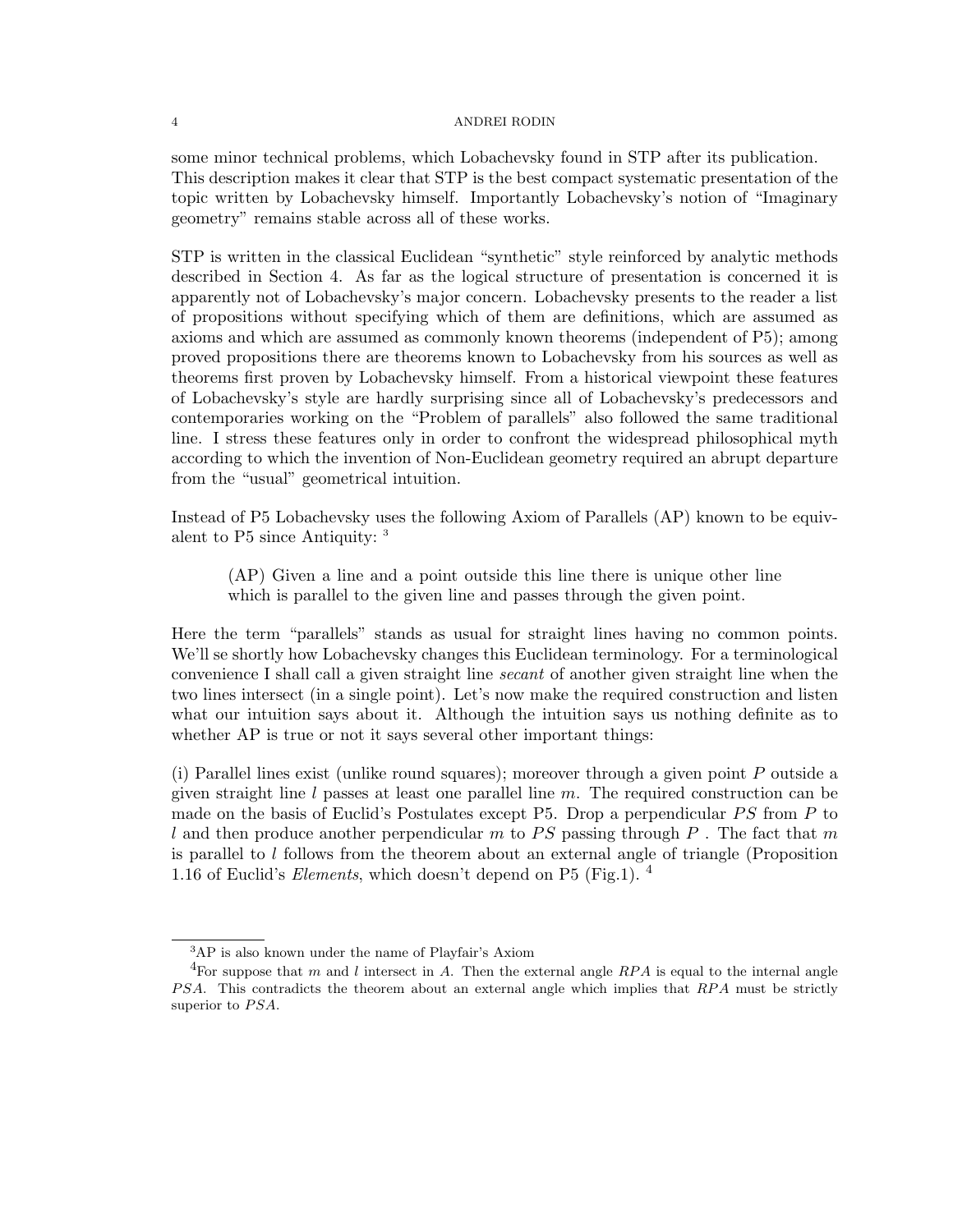

Fig.1

(ii) Given a straight line and a point outside this line there exist secants of the given line passing through the given point. To construct a secant take any point of the given line and connect it to the given point outside this line.

(iii) Let PS be perpendicular to l and A be a point of l. Consider a straight line PR such that angle  $SPR$  is a proper part of angle  $SPA$  (and hence is less than angle  $SPA$ ). Given this I shall call line  $PR$  lower than line  $PA$  (and call  $PA$  upper than  $PR$ ). Notice that this definition involves the perpendicular  $PS$ , and so depends on the choice of  $P$ . Then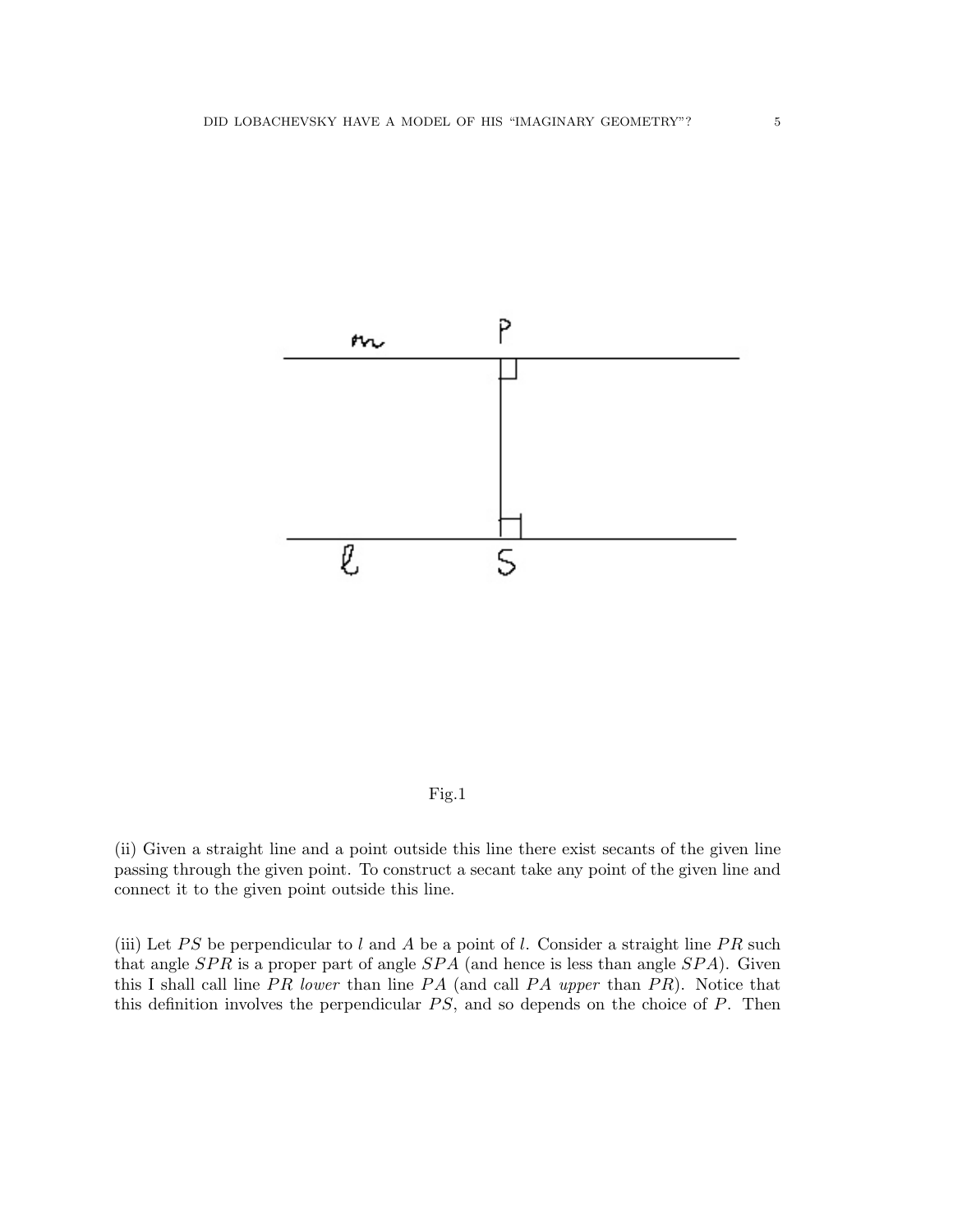$PR$  intersects l in some point B, i.e. it is a secant. In other words a line, which is lower than a given secant is also a secant  $(Fig.2)$ . <sup>5</sup>



### Fig.2

(iv) There exist no upper bound for secants of a given line passing through a given point outside this given line. For given some secant  $PA$  one can always take a further point  $C$ 

<sup>5</sup>To prove (iii) rigorously one needs Pasch's axiom which Lobachevsky never mentions but often uses tacitly. This axiom first introduced in [20] reads: Given a triangle and a straight line intersecting one of the triangle's sides but passing through none of the triangle's apexes the given line intersects one of the two other sides of the given triangle. To apply this axiom to the given case one needs a simple additional construction that I leave to the reader. Remind that my argument here concerns common intuition but not rigorous proofs: whatever improvement on (iii) can be possibly made it remains intuitively evident.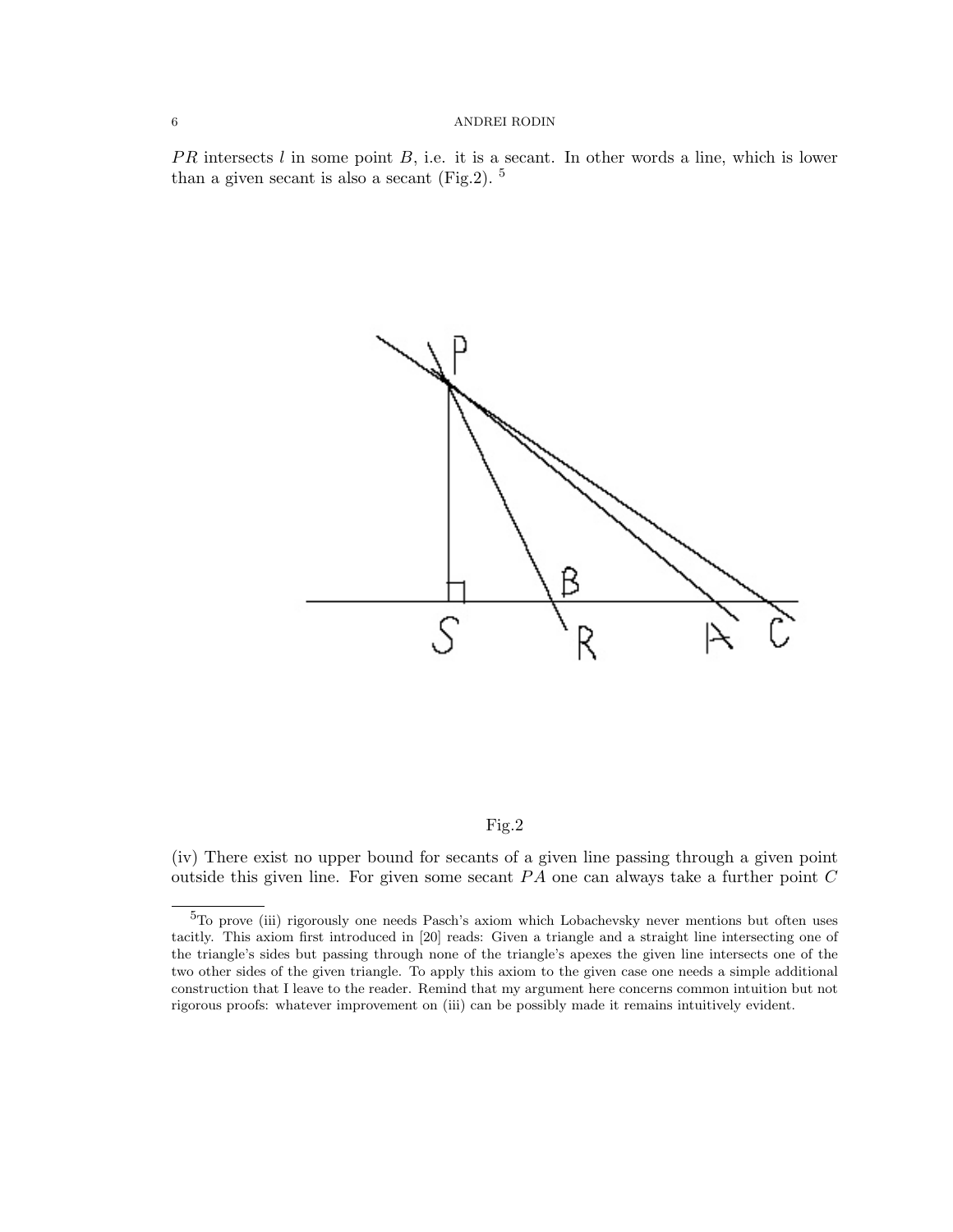such that A will lay between  $S$  and  $C$  and so secant  $PC$  be upper than the given secant  $PA$  (Fig. 2).

(v) Let m be parallel to  $l$ , which is constructed as in (i). Let n be another parallel to  $l$  passing through the same point  $P$ . Suppose that  $n$  is lower than  $m$  (obviously this condition doesn't restrict the generality). Then any straight line which is upper than  $n$  and lower than



 $m$  is also parallel to  $l$  (Fig. 3).

## Fig.3

(vi) Parallels to a given straight line passing through a given point have a lower bound. To assure it rigorously one needs some continuity principle like one asserting the existence of Dedekind cuts. Then (vi) follows from (iv). Lobachevsky doesn't states such a principle explicitly but endorses (vi) anyway.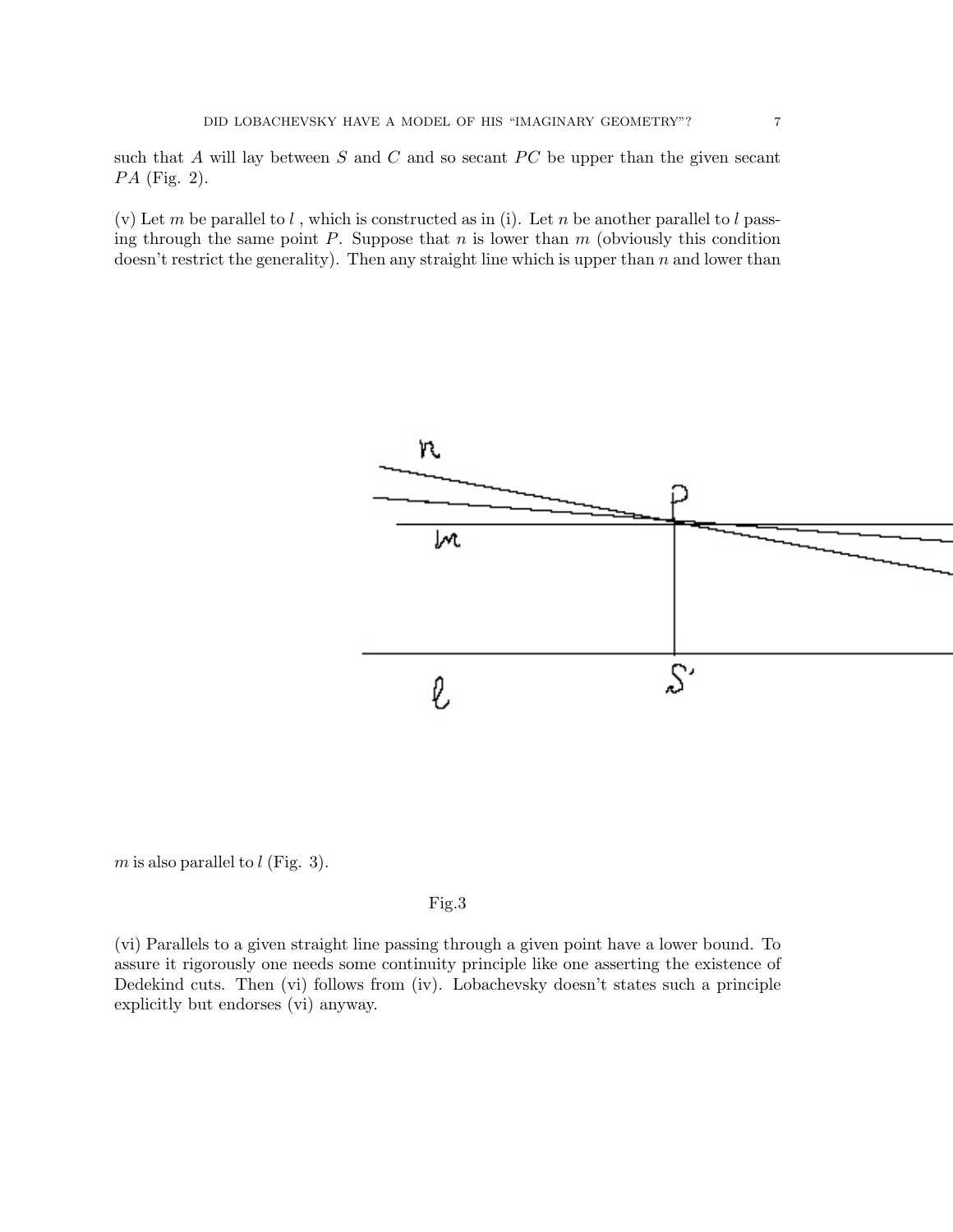(vii) Any straight line  $PA$ - a secant or a parallel - passing through point  $P$  as shown at Fig. 2 is wholly characterised by its characteristic angle SPA. In particular this concerns the lowest parallel mentioned in (vi). Let the measure of  $SPA$  corresponding to the case of the lowest parallel be  $\alpha$ . Now it is clear that by an appropriate choice of l and P one can make  $\alpha$ as close to  $\pi/2$  as one wishes. For given any angle  $SPA < \pi/2$  it is always possible to drop perpendicular AT on PS (Fig.4). Then PA is a secant of AT and so by (iii) all parallels to AT including its lowest parallels are upper than  $PA$ . Hence the value of  $\alpha$  corresponding to straight line AT and point P outside this line is between  $SPA$  and  $\pi/2$ . Since the only variable parameter of the configuration is the distance d between the given straight line and the given point outside this line the angle  $\alpha$  is wholly determined by this distance.

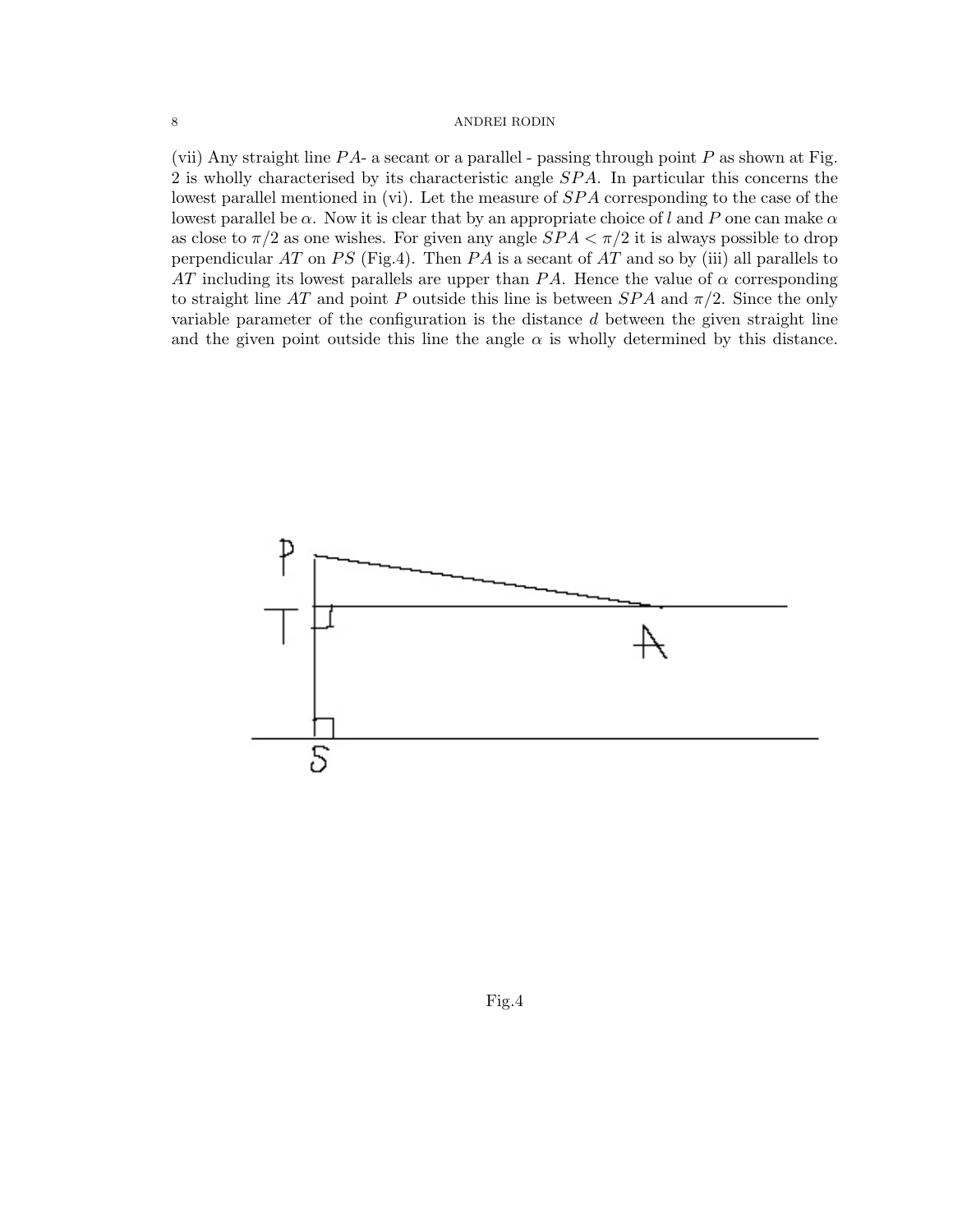(i - vii) provide the intuitive basis for Lobachevsky's Imaginary geometry (see STP, propositions 7, 16, 21). He proceeds as follows. First, he makes a terminological change: he calls "parallels" (not just non-intersecting straight lines but) the two boundary lines which separate secants from non-secants (i.e. parallels in the usual terminology) passing through a given point. So in Lobachevsky's terms there exist exactly two parallels to a given straight lines passing through a given point, which may eventually coincide if AP holds (i.e. in the Euclidean case). For further references I shall call these two parallels right and left (remembering that this assignment of parity is arbitrary). Since Lobachevsky's definition of parallels involves the choice of  $P$  it is not immediately clear that parallels so defined form equivalence classes. So Lobachevsky must show that the property of being parallel (in his new sense) to a given straight line is independent of this choice (STP, proposition 17), and that the relation of being parallel is symmetric and transitive (while reflexivity may be granted by the usual convention) (STP, propositions 18, 25). For the obvious reason transitivity may work here only for parallels of the same orientation, i.e. separately for right and for left parallels. Lobachevsky provides the required proofs making them in the traditional synthetic Euclidean-like manner. Then Lobachevsky proves some further properties of parallels, in particular the fact that

the angle  $\alpha$  characterising a parallel (see vii above) can be made not only however close to  $\pi/2$  but also however close to zero (STP, proposition 23). This immediately implies that if P5 doesn't hold then given an angle ABC, however small, there always exist a straight line l laying wholly inside this angle and intersecting none of its two sides (Fig.5). This is already by far more counterintuitive than (i-vii) but still not counterintuitive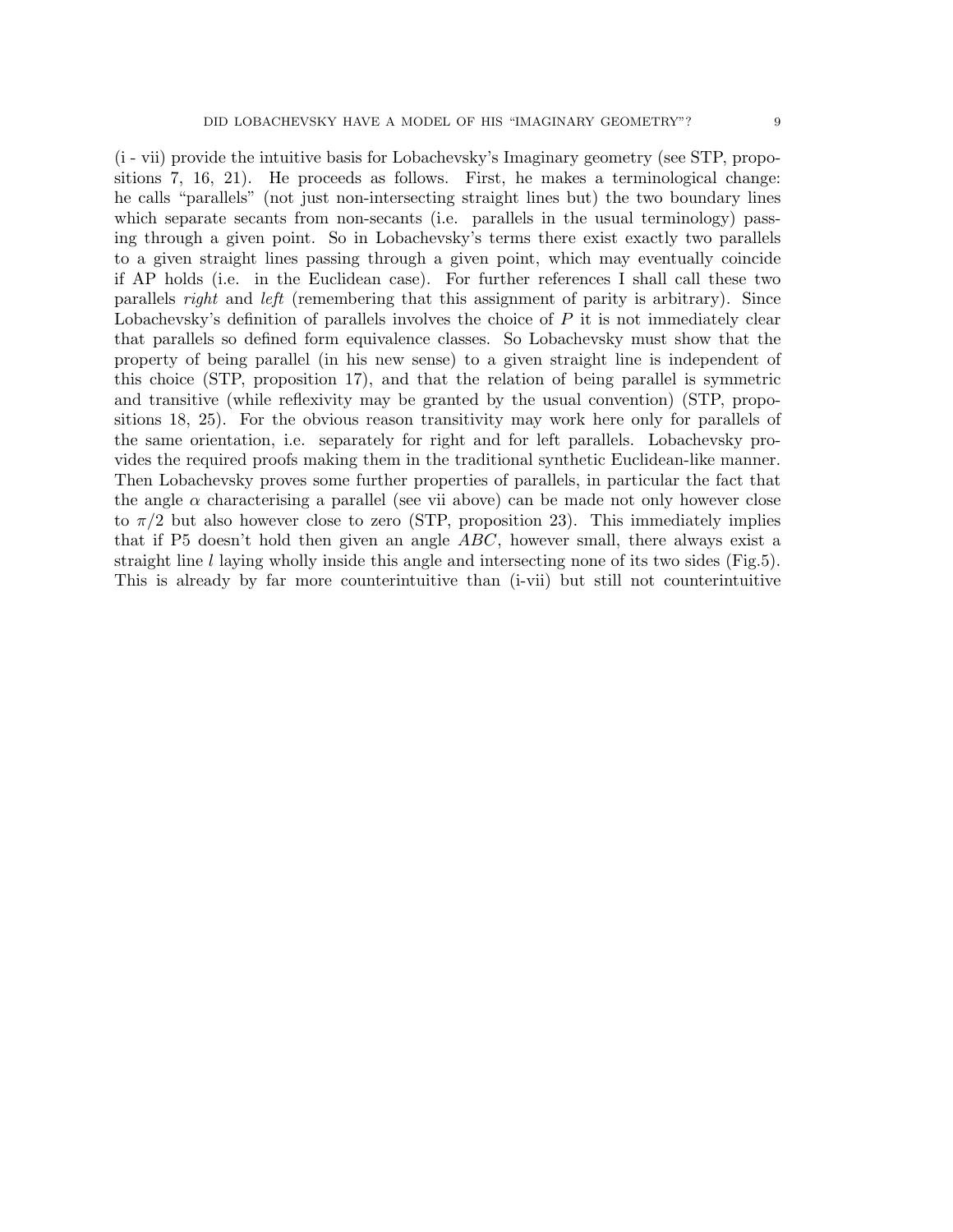enough to rule out this construction as absurd and on this ground to claim a proof of P5.



Fig.5

Lobachevsky's aim is to develop a general theory of geometry, which would not depend of P5 and include Euclidean geometry as a special case, but not to develop an alternative geometry. In the Introduction to his NFG Lobachevsky makes this point explicitely:

The principle conclusion, to which I arrived .... was the possibility of Geometry in a broader sense than it has been [earlier] presented by Founder Euclid. This extended notion of this science [=of Geometry] I called Imaginary Geometry; Usual [=Euclidean] Geometry is included in it as a particular case.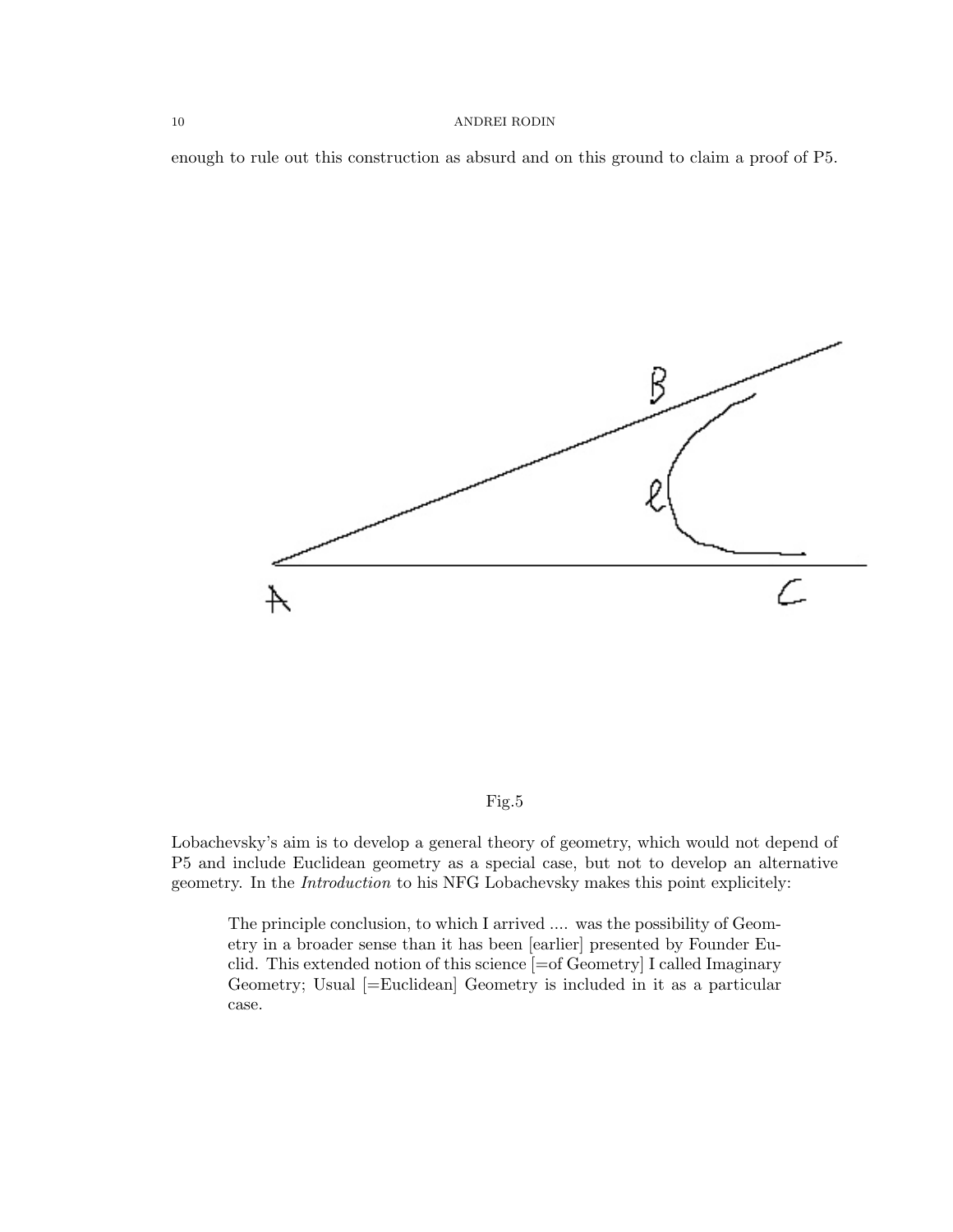Formally speaking, (i)-(vii) indeed cover the Euclidean case: in this case  $\alpha = \pi/2$  and so the two Lobachevsky's two parallels coincide. What remains problematic here is the nature of variation of  $\alpha$ . (vi) says us nothing about the value of  $\alpha$  except that it is positive but doesn't exceed  $\pi/2$ . Does this mean that one can stipulate by fiat any value of  $\alpha$  from this interval?

Geometry traditionally makes a sharp distinction between universally valid propositions (axioms and theorems) and particular constructions with their stipulated properties. One is free to produce a geometrical construction with any desired properties as far as Euclid's Postulates (or some other fixed constructive principles) grant that the wanted construction is doable. For example, one is free to produce a right angle, an acute angle or an obtuse angle depending on one's personal taste or one's specific purpose. But in this traditional setting one is not free to stipulate axioms and constructive principles (postulates) in a similar way. However in Lobachevsky's reasoning this traditional distinction is blurred. According to (vii) both Lobachevsky's parallels passing through a given point P are uniquely determined by the distance  $d = PS$ . This means that given a line l and a point P outside this line the angle  $APS = \alpha$  has some definite value, which cannot be any longer a matter of stipulation. But since we don't know this value we can only make some hypothetical reasoning about it. If  $\alpha = \pi/2$  (the Euclidean case) then the same holds for any other choice of l and point P (see STP, proposition 20). If  $\alpha < \pi/2$  (the Hyperbolic case) the situation is more involved, because  $\alpha$  depends on d. Here is Lobachevsky's fundamental equation, which describes this dependence:

$$
\tan(\alpha/2) = a^{-d}
$$

where  $a$  is a positive factor. How to interpret this formula? The factor makes a new trouble. On the one hand, it is clear that the unit used for measuring the distance d can be always chosen in such a way that (1) takes this most convenient form:

$$
\tan(\alpha/2) = e^{-d}
$$

were e is the base of natural logarithms. Then  $\alpha$  gets determined by d as expected. As Lobachevsky says in STP this move "simplifies calculations". However such a choice of unit determines the value of  $\alpha$  in each particular case! It turns out that the value of  $\alpha$ depends of our arbitrary choice of unit, which is supposed to be a matter of convention having no theoretical significance. Turning things the other way round one may also say that the unite of length is uniquely determined here by  $\alpha$ , that is, that the usual freedom of choice of units cannot be granted in this case. This property of hyperbolic spaces first noticed by Lambert (see  $[4]$ ) is often described as the existence of *absolute unite* of length. However one shouldn't forget that this *absolute unite* depends on the variable factor a. This actually means that unlike Euclidean geometry Lobachevskian geometry is not a single geometry but a family of similar geometries parametrized by a positive real

<sup>6</sup>Hereafter translations of Lobachevsky's passages from Russian are mine.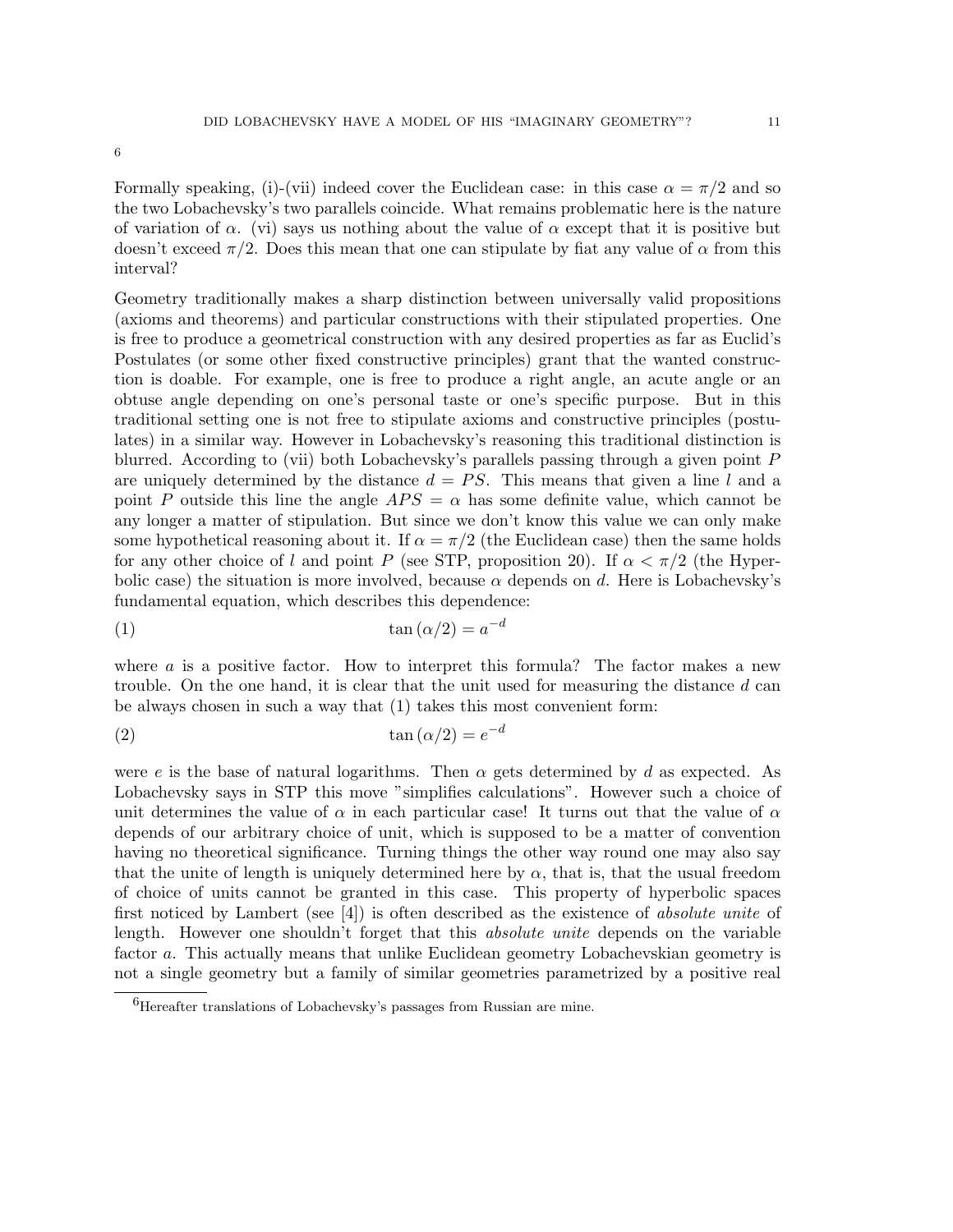factor. The geometrical nature of this factor remained a mystery at least until 1868 when Beltrami [3] discovered the theoretical link between Lobachevsky's and Riemann's works (see Section 5 below). So it is hardly surprising that Lobachevsky's distinction between between the general theory of geometry and particular geometries covered by this general theory remains rather unclear. In the next Section we shall see how this problem was later settled by Hilbert and his followers who promoted what Greenberg calls the "formalistic viewpoint" in geometry.

Although the controversy between the "formal" and the "intuitive" approaches to geometry didn't yet appear in 1830-ies when Lobachevsky made his most important discoveries a similar controversy was already known. I mean the controversy between *analytic* and synthetic ways of doing geometry. Here is what Lobachevsky says about it in the Preface to his NFG:.

In Mathematics people use two methods: analysis and synthesis. A specific instrument of analysis are equations, which serve here as the first basis of any judgement and which lead to all conclusions. Synthesis or the method of constructions involves representations immediately connected in our mind with our basic concepts. ... Science starts with a pure synthesis; all the rest is produced by jugement which derives new data from the first data given by synthesis and thus broadens our knowledge unlimitedly into all directions. Without any doubt the first data are always acquired in nature through our senses. Mind can and must reduce them to minimum, so they could serve as a solid foundation for science.

The fact that Lobachevsky stresses the importance of synthetic approaches in science in general and in geometry in particular shows that unlike some of his contemporaries he was not sympathetic to the idea of replacing intuitive geometrical reasoning by some sort of calculus. He rather believed that the spatial intuition and the spatial experience are ultimate sources of geometrical truths and that analytic methods serve only for "derivation of new data from first data".

Consider also this interesting passage from NFG where Lobachevsky anticipates physics of the 20th century by putting forward a view according to which geometry of physical space is variable and depends on physical factors:

[T]he assumption according to which some natural forces follow one Geometry while some other forces follow some other specific Geometry, which is their proper Geometry, cannot bring any contradiction into our mind.

This passage clearly shows that Lobachevsky thinks about alternative Non-Euclidean geometries as prospective mathematical tools for physics but not as mere mathematical abstractions. We find in Lobachevsky no sign of Greenberg's enthusiasm about the alleged freedom of mathematicians to "invent any set of axioms they wish and deduce conclusions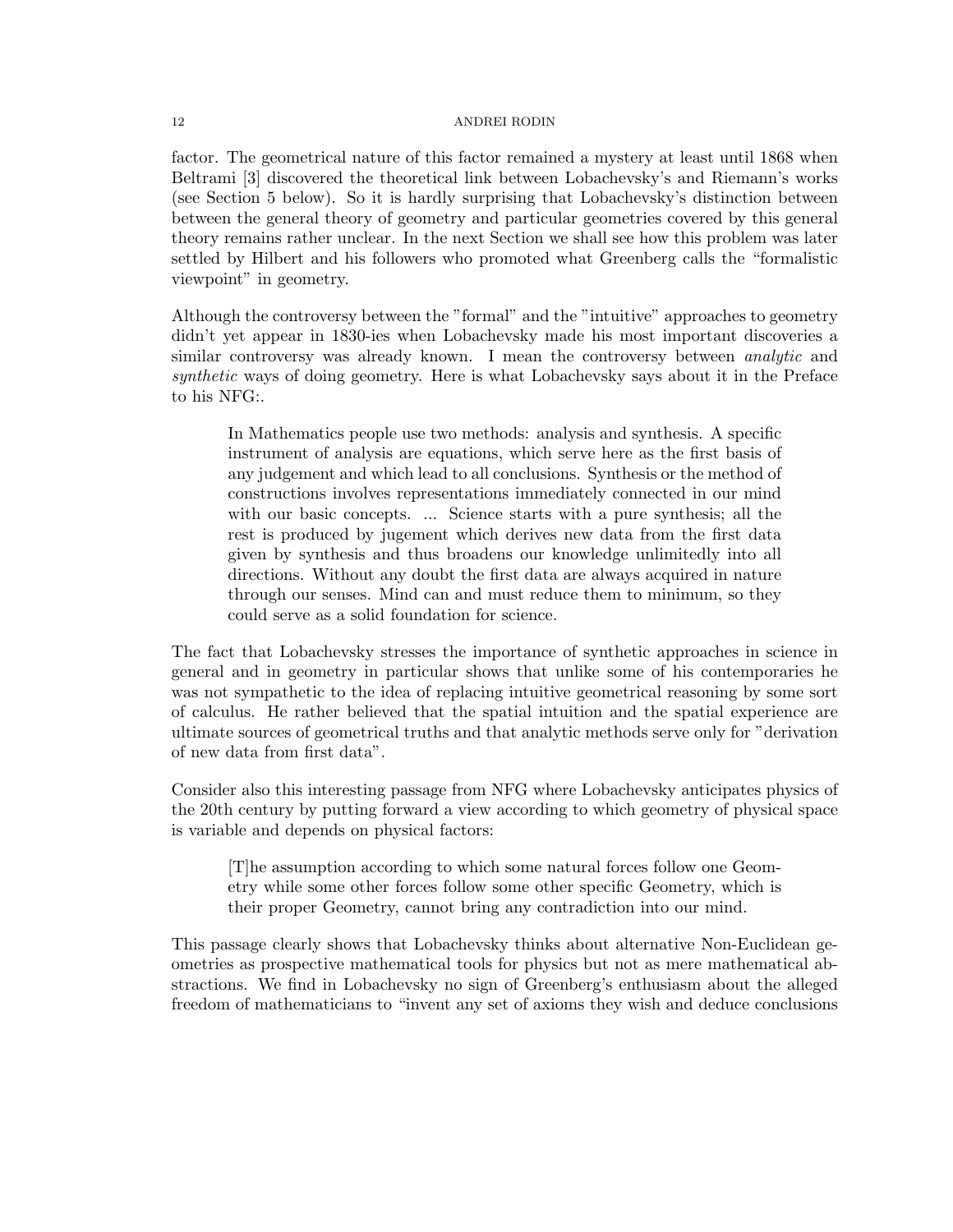from them". Although the discovery of Non-Euclidean geometries could later motivate proponents of such a freedom Lobachevsky himself certainly didn't enjoy this freedom when he made his discovery.

Taking into consideration what has been said so far one may come to the conclusion that the question "Did Lobachevsky have a model of his geometry?" has no more sense than the question whether or not Euclid had a model of his geometry. In the Section 4 we shall see that in fact this question allows for a more specific and more interesting answer. But before coming to this discussion let me return to Greenberg's "formalist viewpoint" and show how the emergence of this viewpoint relates to Lobachevsky's work.

## 3. Hilbertian Axiomatic Method

What Greenberg in the above quote describes as the "formalistic viewpoint" comes with a specific method of building mathematical theories, which dates back to Hilbert's treatise on foundations of geometry [11] and his influential paper [13]. This method is often called after Hilbert simply the Axiomatic Method. This common name hides the fact that the notion of *axiom* relevant to this modern method of theory-building strikingly differs from what used to be so called before the 20th century. In order to stress the specific character of this Axiomatic Method I call it hereafter Hilbertian. In the rest of this Section I remind the reader basic features of Hilbertian Axiomatic Method and then show how this method solves some epistemological problems related to Non-Euclidean geometries. The purpose of this Section is not to promote the Hilbertian Axiomatic Method which hardly needs any further promotion but rather prepare a background for its critical reconsideration in the following Sections.

The Hilbertian Method identifies a mathematical theory with a system of propositions some of which are assumed as axioms while some other (called theorems) are deduced from the axioms according to fixed rules of logical inference. Propositions (i.e. axioms and theorems) are viewed here in two different ways. First, they are viewed as syntactic constructions having no meaning and truth-value. So conceived propositions are called *formal*; systems of formal propositions are called formal theories. Formal propositions and formal theories are provided with meaning and truth-values through a special procedure of *interpretation*, which assigns to terms of a given formal some particular mathematical objects. Thus formal theories and propositions become interpreted; interpreted propositions have certain truthvalues, which obviously depend on the given assignment. An assignment, which makes all provable (deducible) propositions of a given theory true is called a model of this theory. A given theory may have multiple models and multiple "would-be-models", in which some formally provable propositions are true but some other turn to be false.

The role of models is (at least) twofold. First, models provide an intuitive support allowing, for example, for thinking of proposition "given two points there exist an unique straight line going through these points" in the usual way. (Alternatively one can think of points in the way one usually thinks of straight lines and think of straight lines in the way one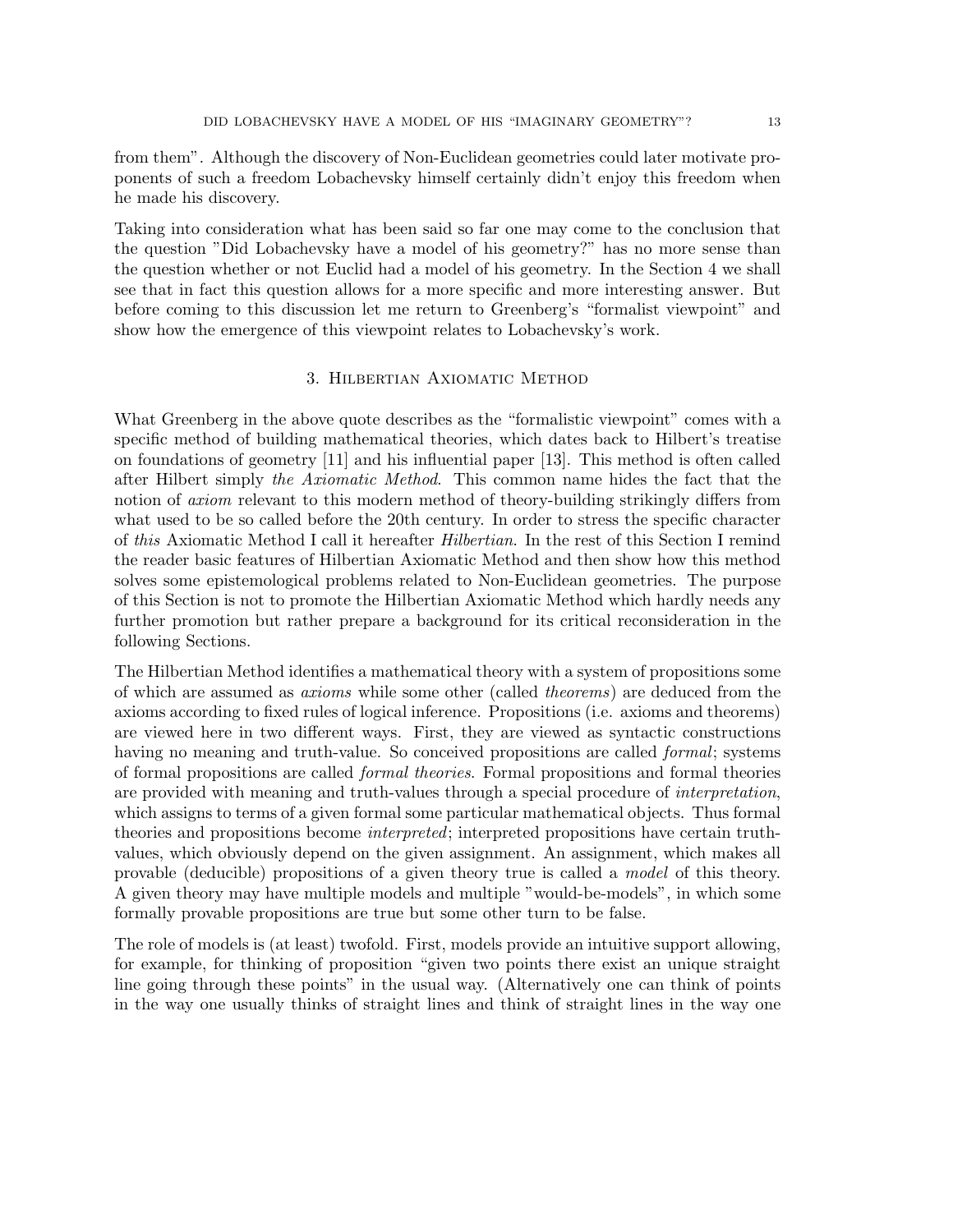usually thinks of points. It would make a difference in Euclidean geometry, in which there exist lines without common points, but not in Projective geometry in which any two straight lines intersect.) Second, models are used for proving relative consistency of a given theory  $T$  with respect to some other theory  $T'$ , which is called in this context a metatheory. This works as follows. One takes  $T'$  and some its model  $M'$  for granted and use these things for building a model of  $T$ . In particular, one may take for granted Arithmetic (assuming that this theory comes with a model) and use Arithmetic for building models of various geometrical theory. The existence of such a arithmetical model M of a given geometrical theory T shows that if Arithmetic is consistent then the theory T is also consistent. If one further assumes that Arithmetic is more "secure" or more "basic" than geometrical theories (as did Hilbert) than this relative consistency result presents an important epistemic gain.

Let me now explain the meaning of the word "formal" used in this context. Commenting in a letter on his [11] Hilbert writes:

[E]ach and every theory can always be applied to the infinite number of systems of basic elements. One merely has to apply a univocal and reversible one-to-one transformation [to the elements of the given system] and stipulate that the axiom for the transformed things be correspondingly similar (quoted by [6], underlining mine)

7

Clearly Hilbert assumes here the following property of formal theories: all models of a given formal theory are transformable into each other element-wise by reversible transformations. In modern language such models are called *isomorphic* while a theory having the property that all its models are isomorphic is called (after Veblen) categorical. So the idea behind the Hilbertean Axiomatic Method is this: an axiomatic theory captures the common form or structure shared by a bunch of isomorphic mathematical constructions, no matter how these constructions are produced and how they are conceived intuitively. In the current literature the term "structure" is used in the given context more often than the term "form". More precisely a structure in the relevant sense of the term can be described as a result of abstraction from a bunch of isomorphic constructions, which amounts to ignoring all the differences between such constructions, i.e., to considering these constructions "up to isomorphism". The fact that "being isomorphic" is an equivalence relation is essential for making such an abstraction possible [22]. The view according to which mathematics is a science of structures is known under the name of Mathematical Structuralism [10].

<sup>7</sup>When Greenberg says that in a formalistic geometrical theory "Primitive terms, such as "point", "line" and "plane" ... could just as well be replaced with other terms without affecting the validity of results" he obviously means not only that these geometrical objects can be called differently; he also means that these geometrical objects (as traditionally conceived) can be replaced by some other objects.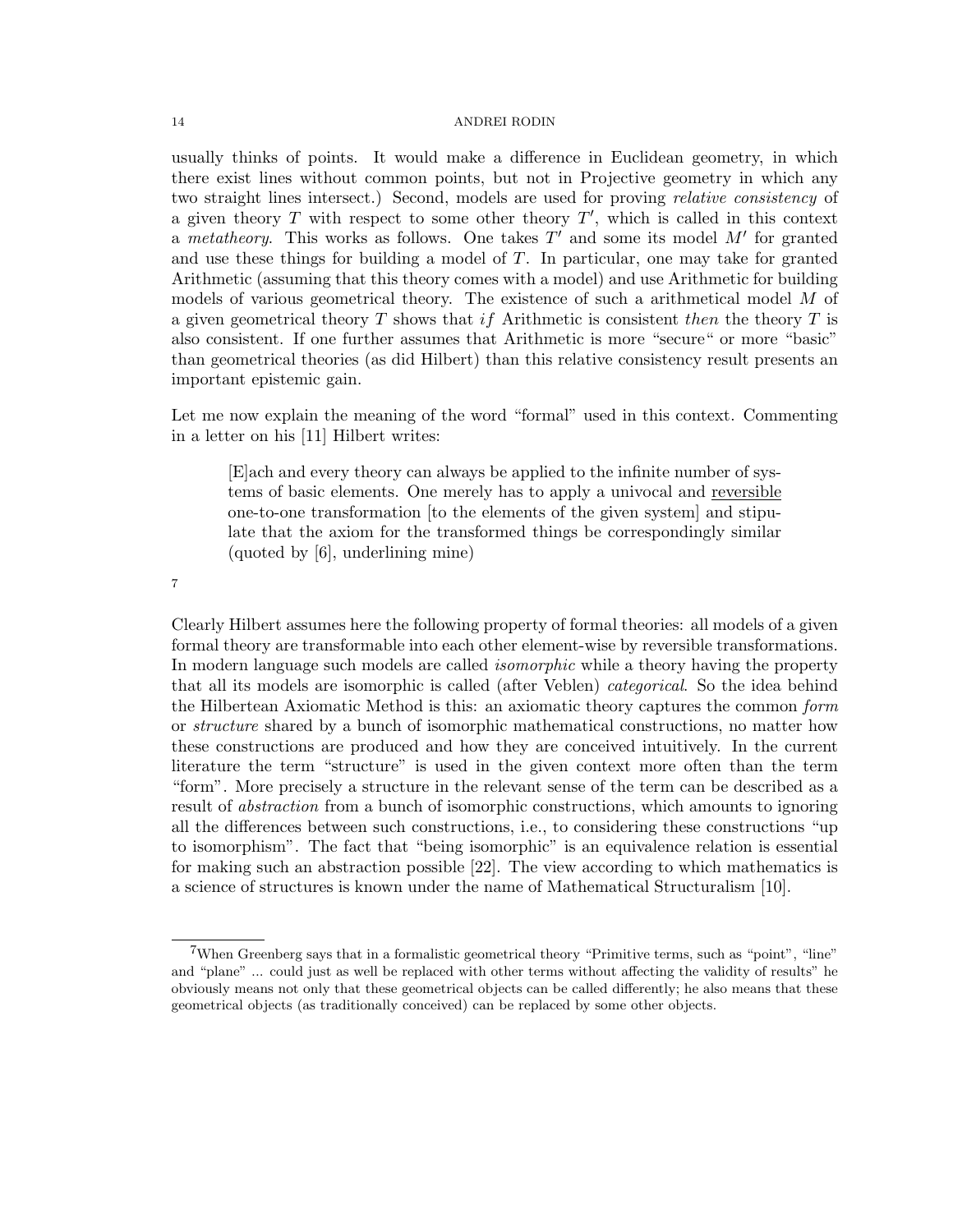We see that the Hilbertian Axiomatic Method is in fact something more than just a method. It comes with a specific epistemic framework for doing mathematics. Within this framework a (formal) mathematical theory can be described as a set of axioms taken together with its deductive closure, i.e. with all propositions deducible from the given axioms. Any such mathematical theory must be logically *consistent*, i.e., not allow for deriving a contradiction. Further features of theories are desired but optional: a good theory comprises a set of axioms, which are logically independent; it is categorical; it has interesting models; it solves some earlier stated problems; it can be successfully applied in physics or elsewhere.

Let us now see how the Hilbertian Axiomatic Method solves the epistemic problem concerning Lobachevskian geometry stressed in the previous Section. The key point of this solution is this: the new method of theory-building doesn't involve the traditional distinction between general geometrical principles (Postulates and Axioms) and stipulated properties of particular geometrical constructions. Even if some distinction of this sort can be still drawn within the Hilbertian framework it no longer plays any important role. In this framework one is authorized both to assume and to not assume AP just like in the traditional Euclidean framework one is authorized to assume and not to assume that a given triangle is isosceles. (As a matter of course in the Hilbertian framework one is not authorized to assume AP and its negation simultaneously just like in the traditional framework one is not authorized to assume that one and the same triangle is and is not isosceles.) Thus the Hilbertian framework allows one to do Euclidean geometry (assuming AP) as well as Lobachevskian geometry (not assuming AP). The new framework allows for a peaceful co-existence of these geometrical theories (as different parts of the same body of mathematical knowledge) in spite of the fact that they are logically incompatible.

For the question of historical origins of Hilbertian Axiomatic Method I refer the reader to [24] and further literature wherein. Although the discovery of Non-Euclidean geometry certainly played a role in the development of this Method this development was not a direct consequence of this discovery. Other important conceptual developments took place during the second half of the 19th century when Non-Euclidean geometries were already known but the new Axiomatic Method was not available yet. I shall say more about these developments in Section 5 below. Let us now see whether it is possible to identify some elements of the Hilbertian Method in Lobachevsky's writings.

### 4. Hyperbolic calculus

In order to see that the modern notion of model is not totally irrelevant to Lobachevsky's work consider the following quote from FG:.

The geometry on the limiting sphere is exactly the same as on the plane. Limiting circles stand for straight lines while angles between planes of these circles stand for angles between straight lines.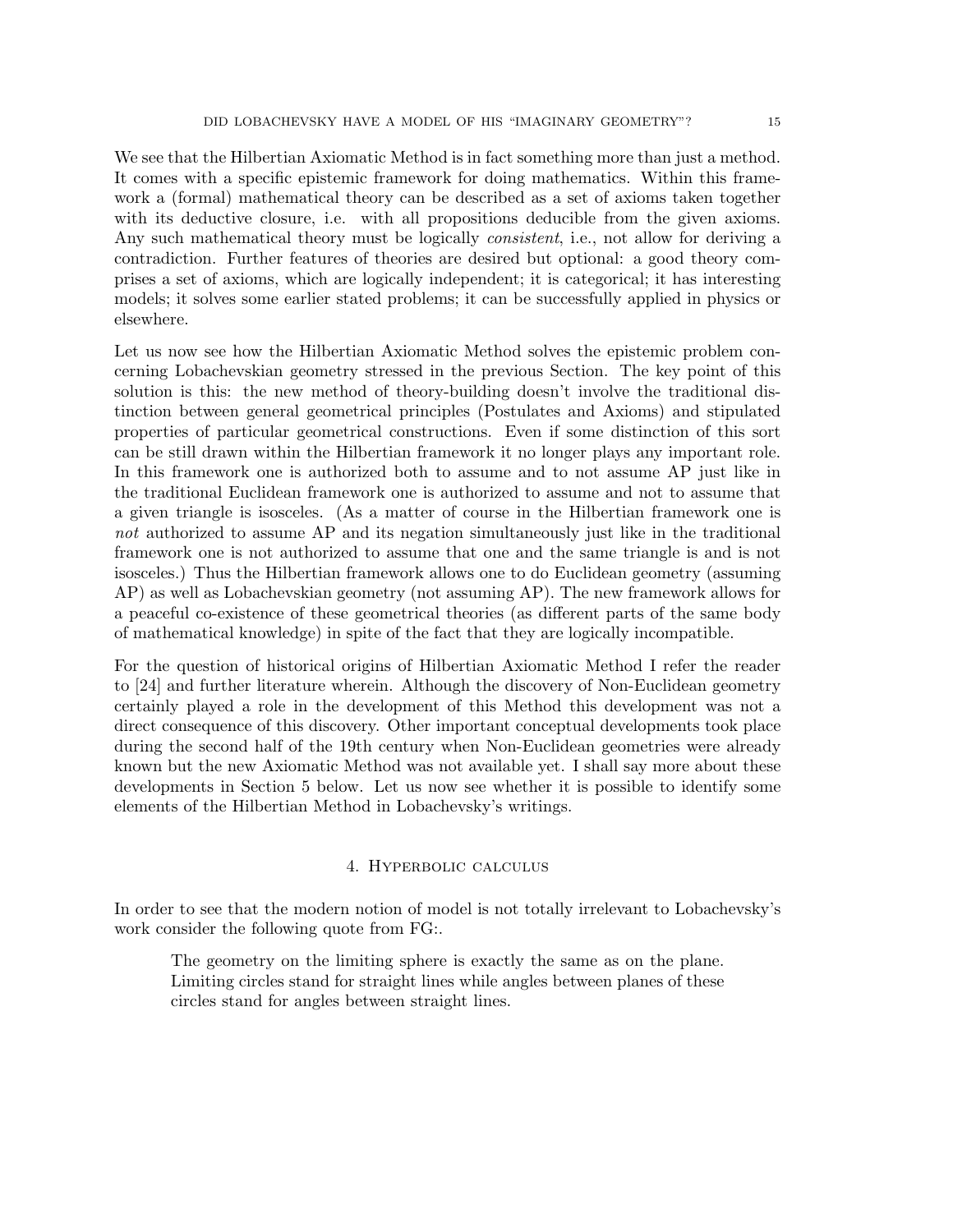Even without knowing the exact sense of Lobachevsky's terms (which I shall shortly explain) one can identify here a basic element of the Hilbertean framework, namely the idea that usual geometrical terms like "straight line" and "angle between straight lines" can be given some unusual meanings without producing any essential change in the corresponding theory (in this case - Euclidean geometry). Speaking in today's terms Lobachevsky describes here a non-standard model of Euclidean plane. Why not a model of his new Hyperbolic geometry as the today's reader would most probably expect? Why Lobachevsky translates convenient notions of Euclidean geometry into the new language of Hyperbolic geometry rather than the other way round? Let me now explain why and how.

Basic facts about Hyperbolic plane, which can be proved by traditional synthetic methods, were mostly known before Lobachevsky. Lobachevsky first managed to supply the system of synthetic reasoning briefly described above in Section 2 with an appropriate analytic tool, which allowed him to do *analytic geometry* on the Hyperbolic plane. The non-standard model of Euclidean plane serves Lobachevsky for developing this analytic apparatus. The following presentation follows STP closely.

In Euclidean geometry there are two kinds of sheaves of straight lines: (a) sheaves of parallel lines and (b) sheaves of lines passing through the same point. Given a sheaf of either sort consider a line (or surface in 3D case) normal to each line of the given sheaf. So you get (a)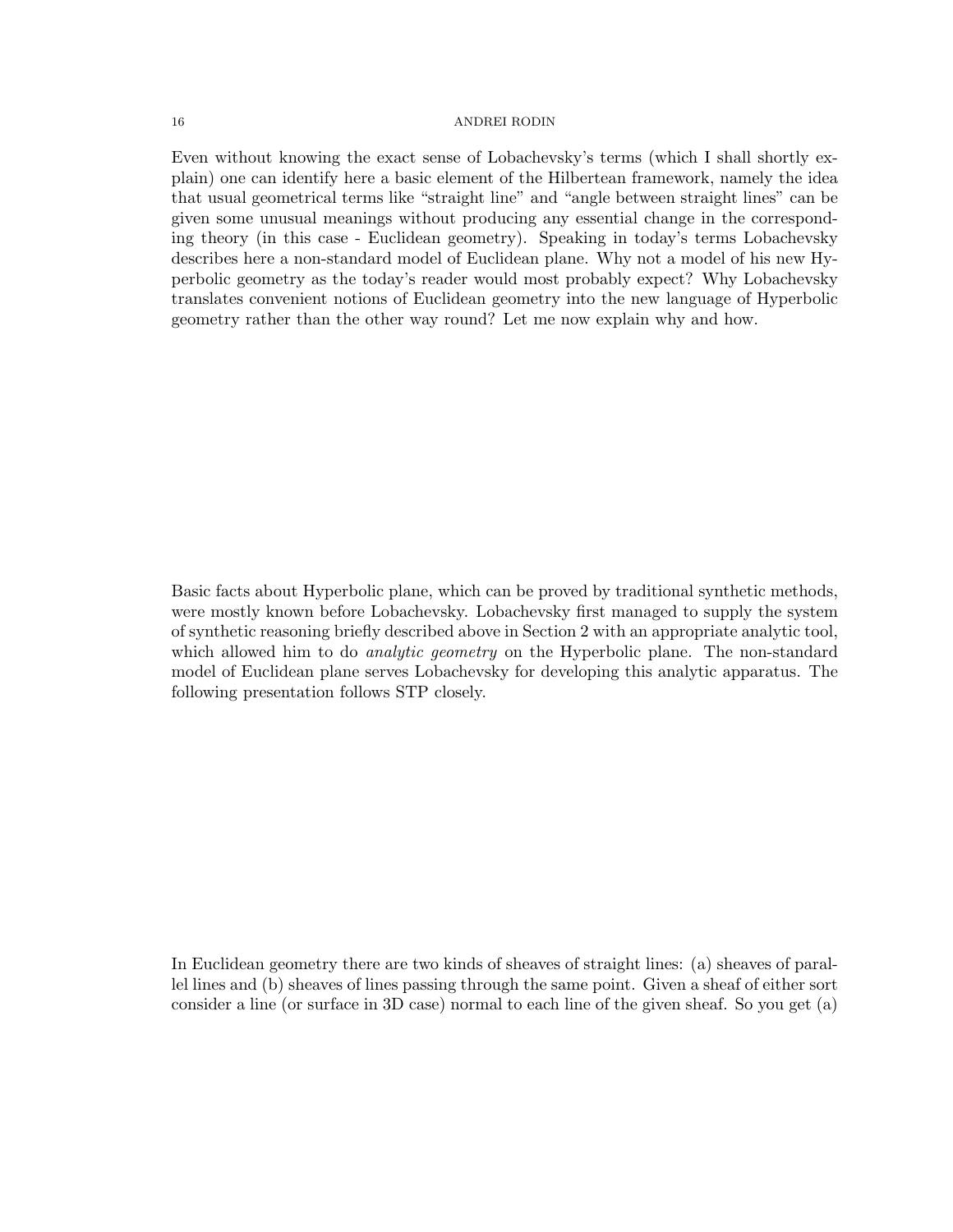either a straight line (or plane in 3D case) or (b) a circle (or sphere in 3D case ) (Fig.6 a, b).





In Lobachevskian (Hyperbolic) geometry both configurations shown at Fig.7 a, b exist although lines at Fig.7b are not parallels in Lobachevsky's sense. In addition one gets here a new specific sort of sheaf, namely that of Lobachevsky's parallels. This new sheaf comes with a new normal line and a new normal surface, which Lobachevsky calls *limiting*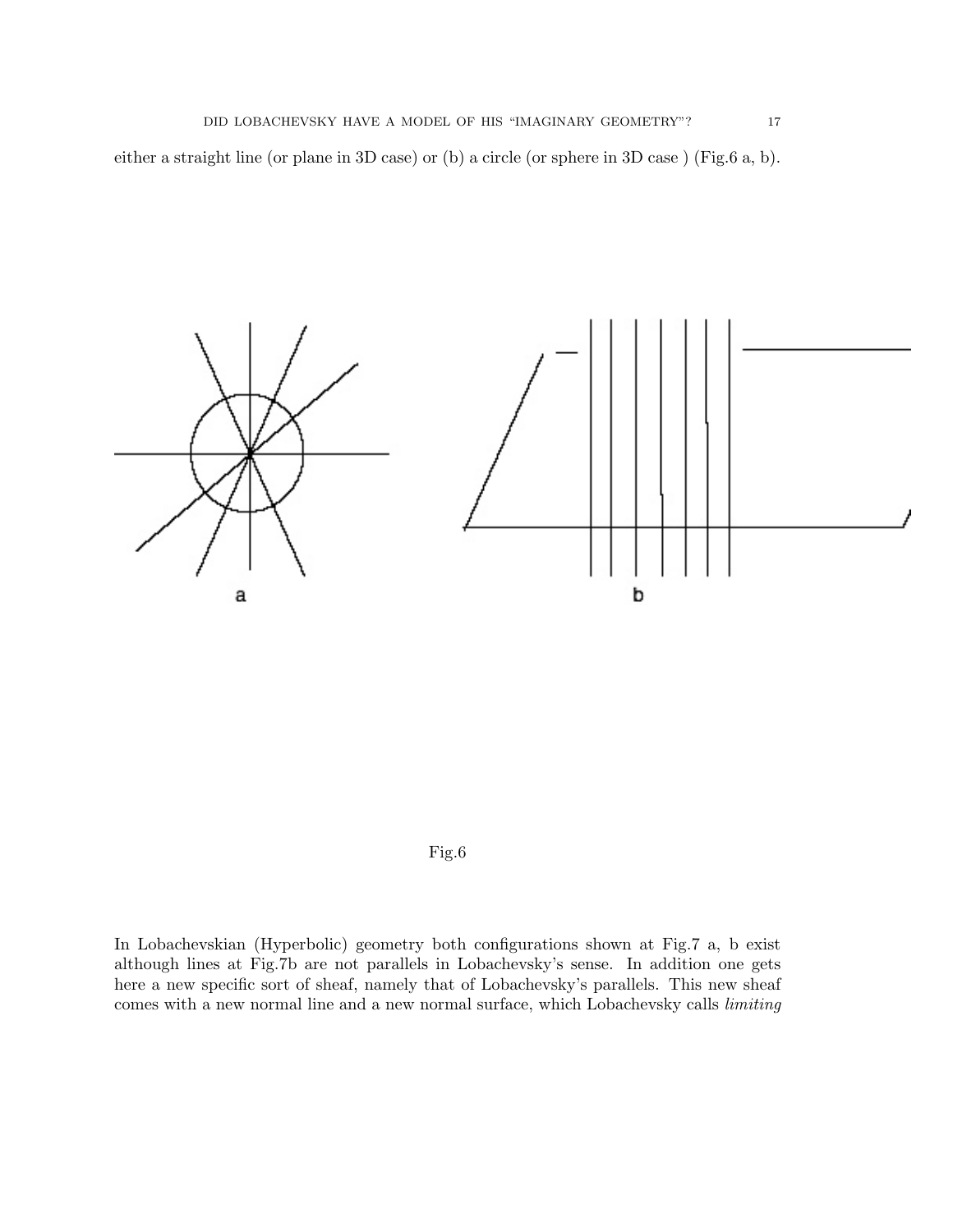circle (or otherwise horocircle) and limiting sphere (otherwise horosphere) correspondingly



(Fig.7):

## Fig.7

To see that horocircles on given horosphere verify AP (and in fact the rest of axioms of Euclidean geometry) observe the following. Call (as usual) a given straight line l parallel to a given plane  $\alpha$  just in case l is parallel (in Lobachevsky's sense) to its orthogonal projection m onto  $\alpha$ . It can be then easily shown by usual synthetic methods (I leave it as an exercise) that for all l and  $\alpha$  defined as before there exist a unique plane β having no common point with  $\alpha$  (that is, parallel to  $\alpha$  in the usual sense) such that l lays in  $\beta$ . This lemma, which resembles AP in a way, doesn't depend on AP. Notice that any horocircle laying on a given horosphere can be obtained as an intersection of the horosphere with a plane parallel to the sheaf of Lobachevsky's parallels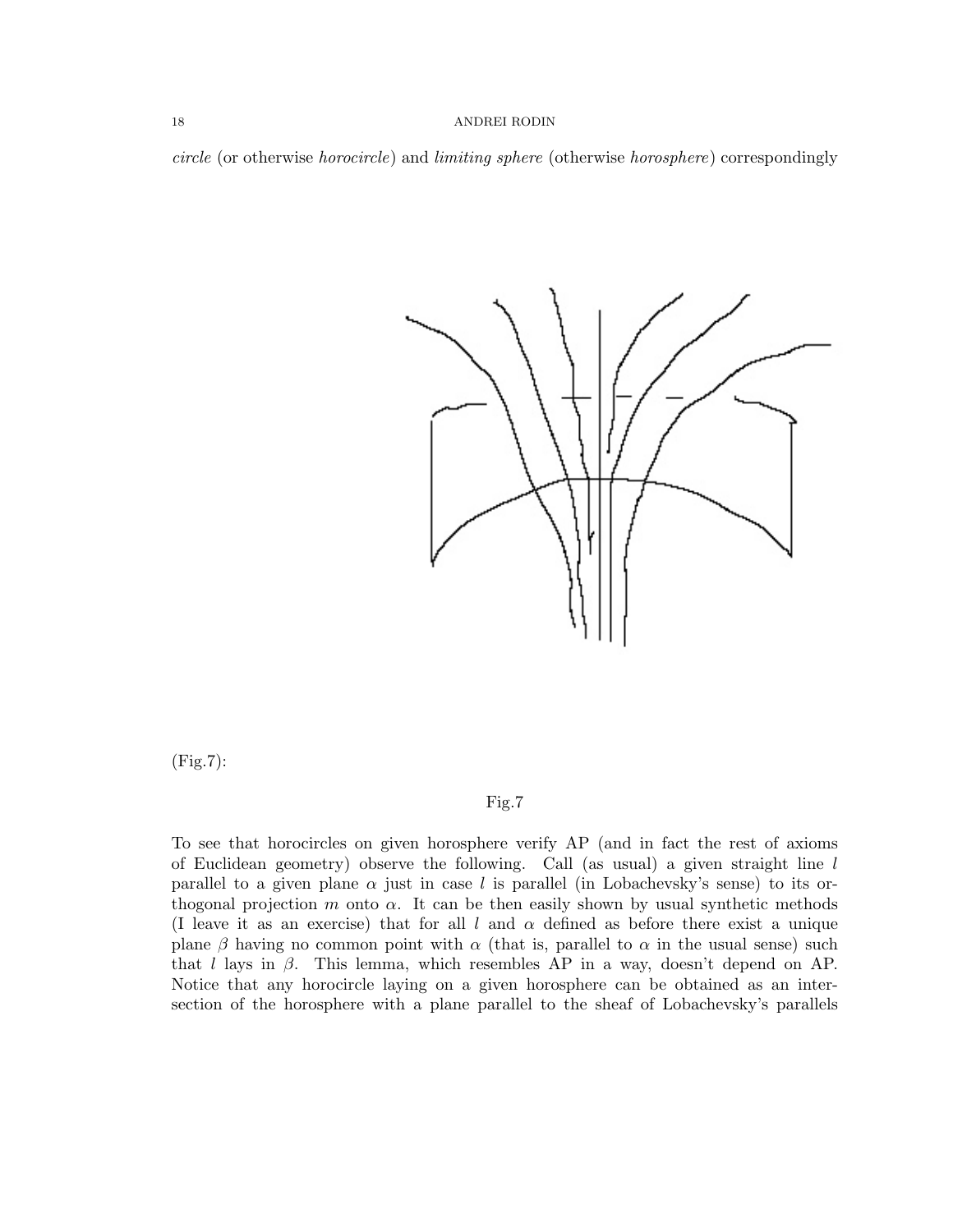corresponding to this horosphere. This immediately implies that the non-standard interpretation of Euclidean geometry suggested by Lobachevsky verifies AP (the horocircles are called here parallel in the usual Euclidean sense of having no shared point) (Fig. 8):





Lobachevsky himself uses a slightly different lemma (STP, proposition 28) for the same purpose . Let me quote only his conclusion (STP, proposition 34), which shows more precisely the way in which Lobachevsky anticipated the Hilbertean approach:

On the limiting surface [i.e. on the horosphere] sides and angles of triangles hold the same relations as in the Usual [i.e. Euclidean] geometry

This crucial observation allowed Lobachevsky to develop (what we call today) the Hyperbolic trigonometry on the basis of the usual (Euclidean) trigonometry. He writes down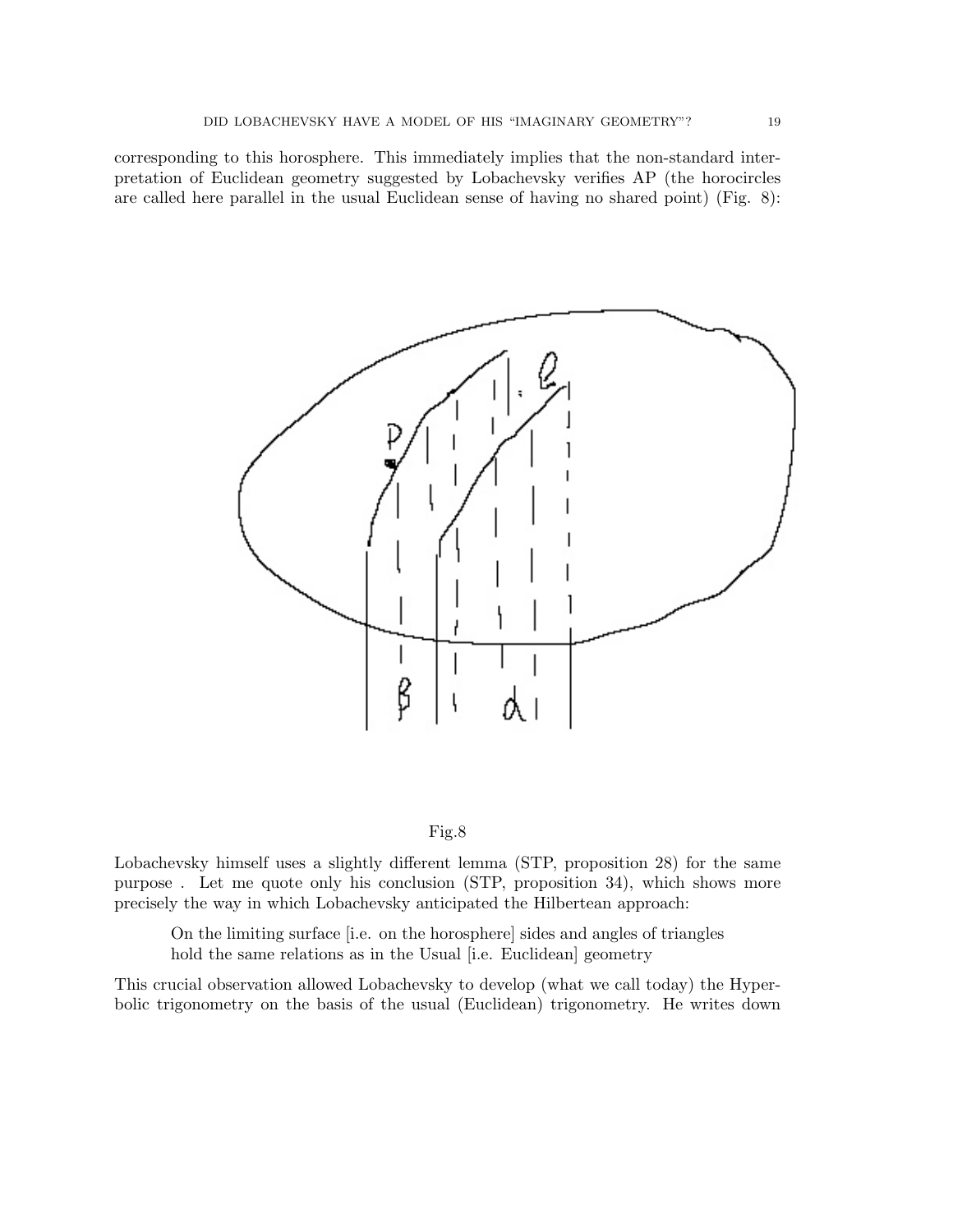basic principles of this new calculus in the form of four (eqational) identites (STP, proposition 37, formula 8). In FG and NFG Lobachevsky applies this calculus to a large class of geometrical problems and in AIG - to calculation of certain integrals, which earlier were not given any geometrical sense. On the top of that Lobachevsky puts forward in FG the following general argument purporting to show that the new calculus guarantees consistency of his Imaginary geometry:

"[1] As far as we are found the equations which represent relations between sides and angles of triangle ... Geometry turns into Analytics, where calculations are necessarily coherent and one cannot discover anything what is not already present in the basic equations. [2] It is then impossible to arrive at contradiction, which would oblige us to refute first principles, unless this contradiction is hidden in those basic equations themselves. [3] But one observes that the replacement of sides  $a, b, c$  by  $ai, bi, ci$  turn these [basic hyperbolic] equations into equations of Spherical Trigonometry. [4] Since relations between lines in the Usual [i.e. Euclidean] and Spherical geometry are always the same, [5] the new [i.e. Imaginary] geometry and [Hyperbolic] Trigonometry will be always in accordance with each other." (FG; i stands here for the square root from minus one as usual; numbers in square brackets are introduced for the following analysis of this argument.)

Let's analyse this complicated argument step by step. First (in part [1]) Lobachevsky claims that trigonometric relations, which are valid for an arbitrary triangle, allow one to translate the whole of geometry from the synthetic to the analytic language. He takes this claim for granted in case of Euclidean geometry and then says that it equally holds in a more general case of Imaginary geometry. In [2] Lobachevsky assumes that algebraic transformations are better controllable than synthetic constructive procedures. The transparency of the "analytic" procedures guarantees that if basic equations contain no hidden contradiction so does the rest. One cannot claim the same for constructive synthetic procedures since such procedures can bring a contradiction at any step of reasoning but not only at the initial step of laying out basic principles. So the analytic means help to reduce the question about consistency of Imaginary geometry to the same question concerning only foundations of this geometry, i.e., only the "basic equation". [3] is a crucial observation (first made by Lambert) concerning a profound analogy between Spherical and Hyperbolic geometries. Lobachevsky didn't understand the sense of this analogy in terms of curvature as we understand it today but took it as a purely formal analogy. His argument, as far as I understand it, is the following. Since spherical geometry (including spherical trigonometry) is a well-established part of Euclidean geometry there is no reason to expect any contradiction in it (see [4]). The two faces of Spherical geometry - the synthetic face and the analytic face - match each other just like in the case of Plane Euclidean geometry. Hence Spherical trigonometry is consistent. Since the formal substitution  $a \rightarrow ai$  transforms every equation of Spherical trigonometry into an equation of Hyperbolic trigonometry and since such a formal substitution cannot bring any contradiction into the given theory the Hyperbolic trigonometry is consistent too. But the analytic face of Imaginary geometry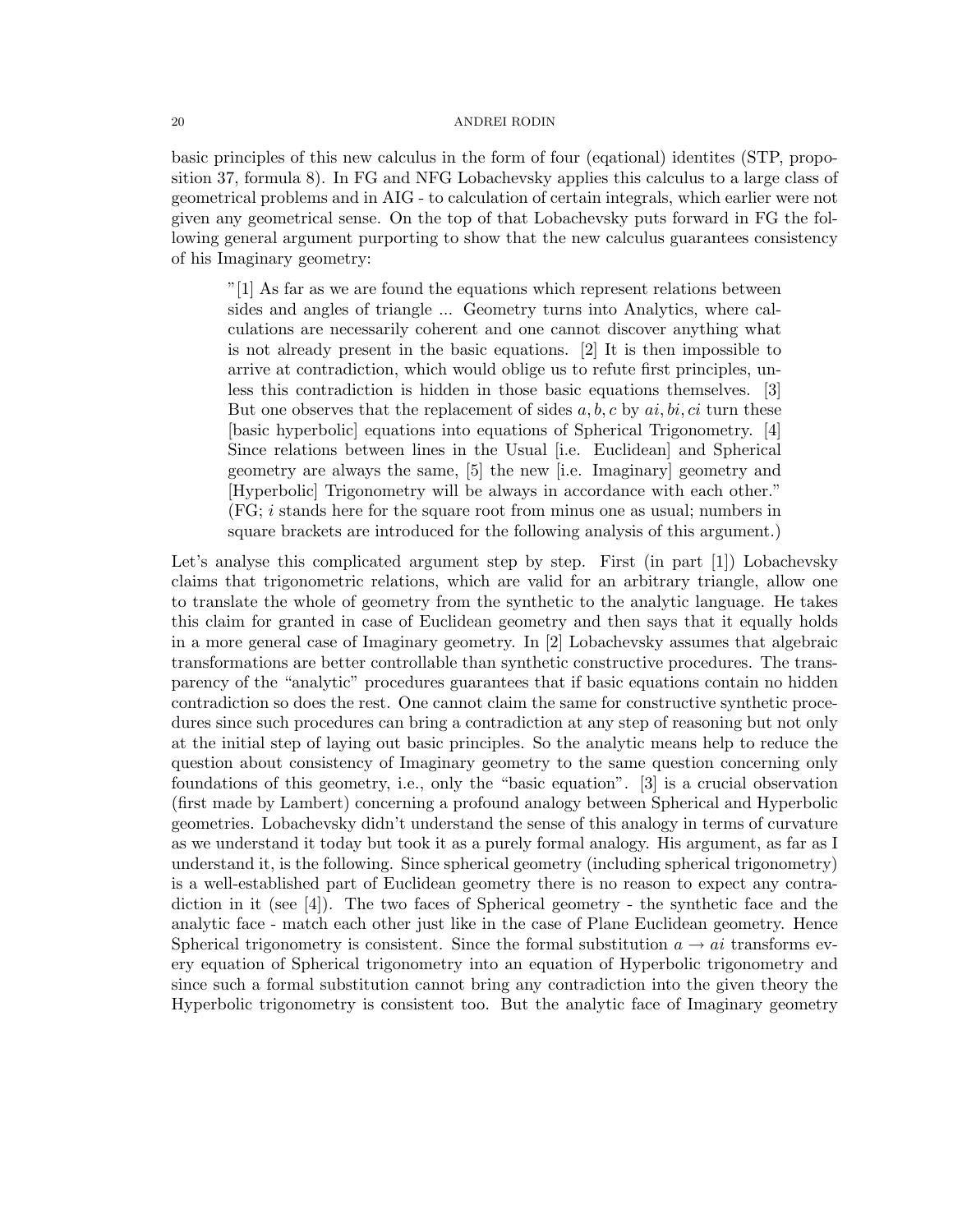|           | Imaginary<br>(Hyperbolic) | Spherical | Euclidean<br>(Flat) |
|-----------|---------------------------|-----------|---------------------|
| Synthetic |                           |           |                     |
| Analytic  |                           |           |                     |

(i.e., Hyperbolic trigonometry) matches its synthetic face just like in Spherical case (see [5]). Hence Imaginary geometry (including its synthetic part) is consistent in general. The line of this argument can be pictured with the following diagram:

It is tempting to interpret this Lobachevsky's argument as a proof of relative consistency in Hilbert's sense. Even if such reading is not unreasonable one should keep in mind that, first, this argument is in fact very vaguely formulated and, second, it is produced by Lobachevsky at the absence of any genuine understanding of what is behind the formal correspondence between trigonometric identities in Spherical and Hyperbolic cases. The main source of Lobachevsky's ambiguity here is the lack of any proper distinction between Imaginary (Hyperbolic), Spherical and Usual (Euclidean) geometries. The context strongly suggests considering them on equal footing as we do it today. But remind that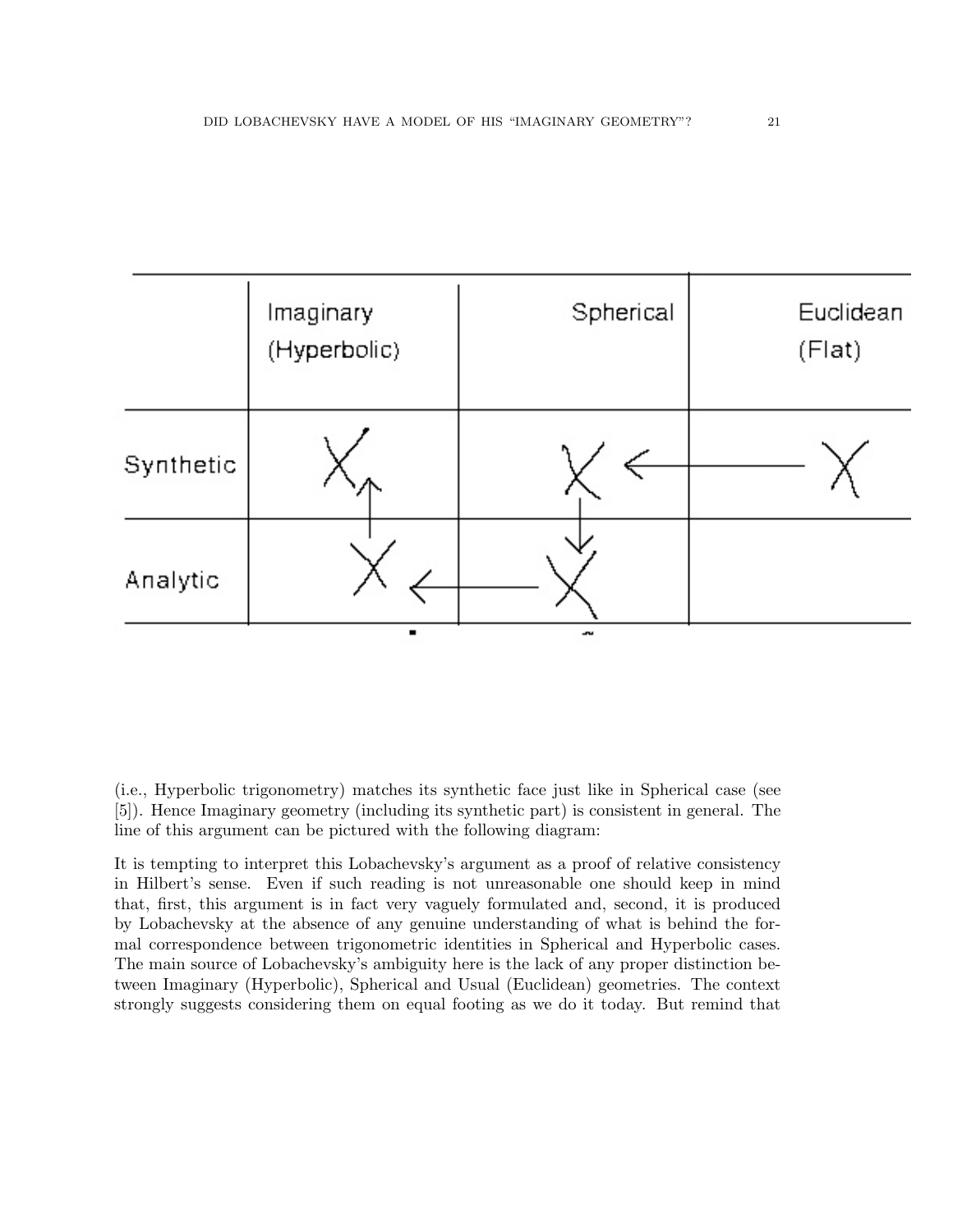Lobachevsky considers the Usual geometry as a special case of Imaginary and Spherical geometry as a part of Usual. At least the latter assumption is essential for the argument. When Lobachevsky says that "relations between lines in the Usual and Spherical geometry are always the same" he, in my understanding, looks at a given sphere as an Euclidean object but not intrinsically. Thus he doesn't think about it as a model in anything like today's sense. The formal character of substitution  $a \rightarrow ai$  is obviously explained by Lobachevsky's lack of understanding of its nature. Lobachevsky like Lambert simply noticed the striking analogy between trigonometric identities valid in Imaginary geometry and well-known trigonometric identities for spherical triangles. The analogy suggested considering Plane Imaginary geometry as a sort of Spherical geometry on a sphere of imaginary radius, for example, of radius equal to  $i$ . Prima facie this didn't make any geometrical sense. But the analogy also suggested that the new trigonometric calculus could work just as well as Spherical trigonometry, and this in its turn suggested that the synthetic reasoning behind this new calculus was also correct. This is the core of the above argument. But obviously the analogy noticed by Lambert and Lobachevsky was calling for explanation. It is an irony of history that Lobachevsky's eventual "formalism", which was due to the lack of understanding of one particular mathematical question, can be seen today as an anticipation of Hilbert's deliberate formalism based on serious epistmological considerations.

We have seen that although Lobachevsky had some elements of Hilbertian scheme at his disposal he was quite strongly attached to the traditional way of geometrical thinking. Given the historical distance between Lobachevsky and Hilbert this is hardly surprising. What is more surprising is the unusual way in which Lobachevsky uses these elements of Hilbertian scheme. The epistemological background behind this scheme suggests no possible reason why Lobachevsky might need a non-standard model of the old good Euclidean plane (rather than some model of Hyperbolic plane) - even if the role of this construction can be easily understood in purely technical terms. This fact shows that the Hilbertian framework is not quite adequate for analyzing Lobachevsky's work. This, once again, is hardly a surprise. But I think that one can get a more interesting lesson from this story by questioning the Hilbertian framework itself. In order to do this let me first introduce some broader historical context.

## 5. Extending the context

The research focused on the problem of parallels was not the only source of development of Non-Euclidean geometries in 19th century. Another major source was the research of general curve surfaces that first brought significant results in [7]. In this seminal work Gauss first identified geometrical properties of a surface that don't depend on the way, in which this surface is embedded in the 3D Euclidean space. Such properties determine what we call today the *intrinsic geometry* of the given surface. By generalizing Gauss' idea of intrinsic geometry to higher dimensions Riemann in his [21] put forward the notion of (Riemannian) manifold. This new generalized notion of geometrical space until today remains on object of active mathematical study.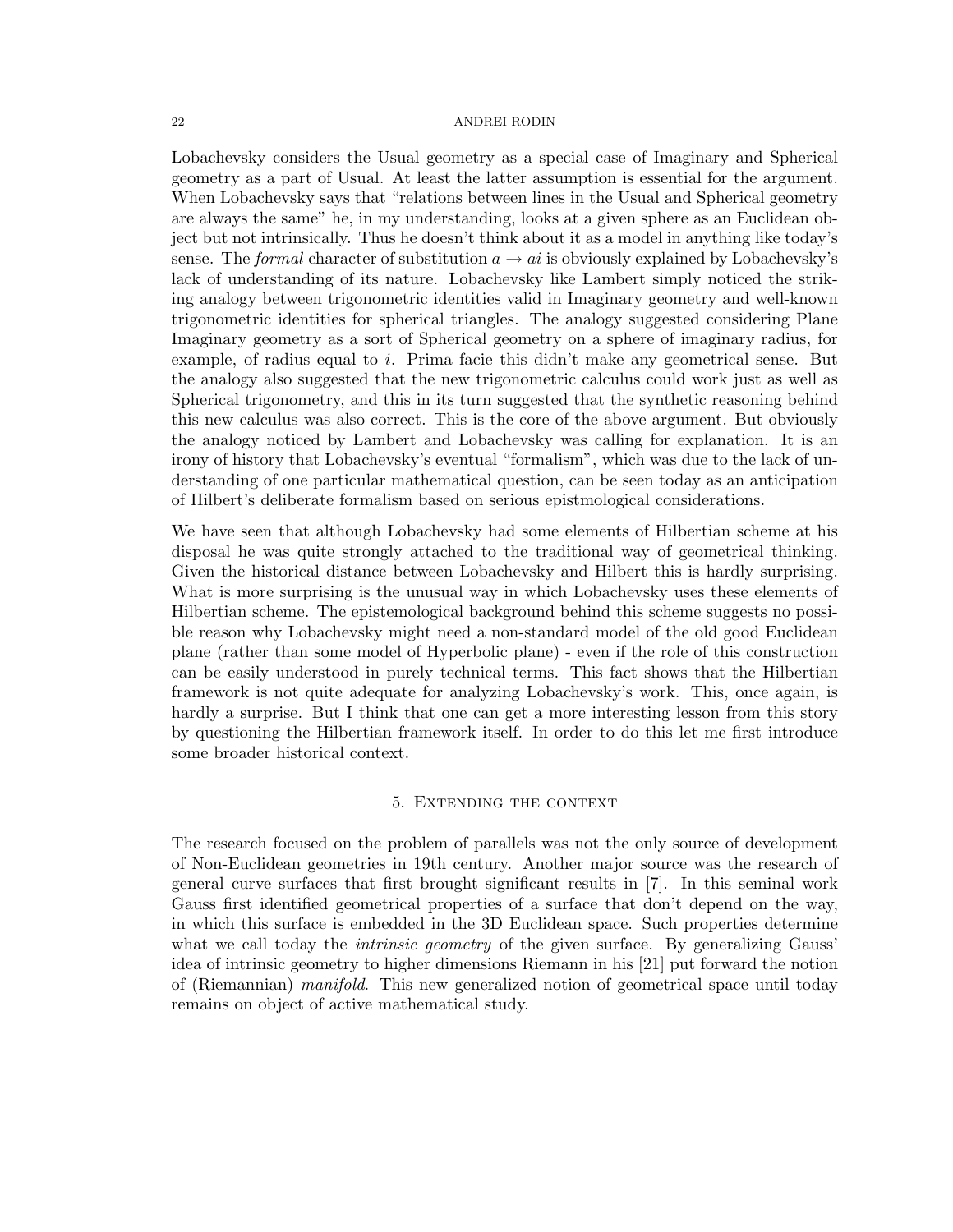Gauss' long-term interest to the problem of parallels suggests that he already understood that the two lines of research were closely related. However Lobachevsky was apparently wholly unaware about this link. It was first clearly shown by Beltrami in his [3] where this author identified Lobachevsky's plane and Lobachevsky's space with Riemannian manifolds of constant negative curvature of dimensions 2 and 3 correspondingly.  $8$ 

Noticeably this Beltrami's result is less known than another result published by the same author earlier in the same year of 1868. In this earlier paper [2] Beltrami claimed that he found a surface (that he called a *pseudosphere*) such that certain curves on this surface (geodesics) behave just like straight lines on the Lobachevsky's plane. To put it in modern (Hilbertain) terms Beltrami claimed that he found an Euclidean model of Lobachevsky's Non-Euclidean geometry. However this result was not quite satisfactory even in Beltrami's own eyes. First, it contained a mistake noticed soon be Hilbert and Helmholz: Beltrami's pesudosphere models only a finite region of Lobachevsky's plane but not the whole infinite plane. As Hilbert showed soon this mistake couldn't be corrected. Second and more important, Beltrami realized that the case of Lobachevsky's 3D space cannot be treated similarly. So he looked for a different and more satisfactory solution, which he found and published [3] after he read Riemann's memoir [21]. <sup>9</sup>

Using Beltrami's results Klein in two papers [14] and [15] sketched a theoretical framework, which unified most important geometrical theories of the time, including Projective geometry, Affine geometry, Riemannian geometry (the case of constant curvature) and, finally, the "Imaginary" Lobachevsky's geometry. In a more developed and systematic form this unificatory account is presented in Klein's posthumously published lectures [16]. This work realizes by different means Lobachevsky's and Bolyai's idea of a generalized geometry independent of P5, which comprises Euclidean geometry as a particular case. It made clear why Lobachabsky's and Bolyai's approaches to building such a general theory didn't work as expected: the Euclidean and the Hyperbolic (Lobachevskian) cases taken together don't produce a viable general theory because such a theory leaves out the Elliptic case, i.e., the case of manifolds of constant positive curvature. The absolute geometry in Bolyai's sense can be compared with a tentative theory of conics that treats parabolas and hyperbolas but doesn't treat circles and ellipses.

<sup>&</sup>lt;sup>8</sup>In the same year of 1840 when Lobachevsky published his STP Ferdinand Minding (1806-1885) published in the Crelle Journal a note [5], where he showed that trigonometrical formulae for triangles formed by geodesics on surfaces of constant negative curvature can be obtained from trigonometrical formulae for spherical triangles by replacement of usual trigonometric functions by hyperbolic functions. Lobachevsky in STP makes a similar observation about straight lines of his geometry. A communication between the two authors would most probably lead to the discovery made by Beltrami only in 1868. However Lobachevsky apparently didn't read this Minding's paper in spite of the fact that the library of Kazan University had this issue the Crelle Journal. At least the preserved list of books and journals borrowed by Lobachevsky from the University Library doesn't include this item [26].

<sup>9</sup>From the Hilbertian viewpoint the mistake made by Beltramy in his first paper [2] is excusable because this paper also contains what is called today *Beltrami-Klein model* of Lobachevsky's plane.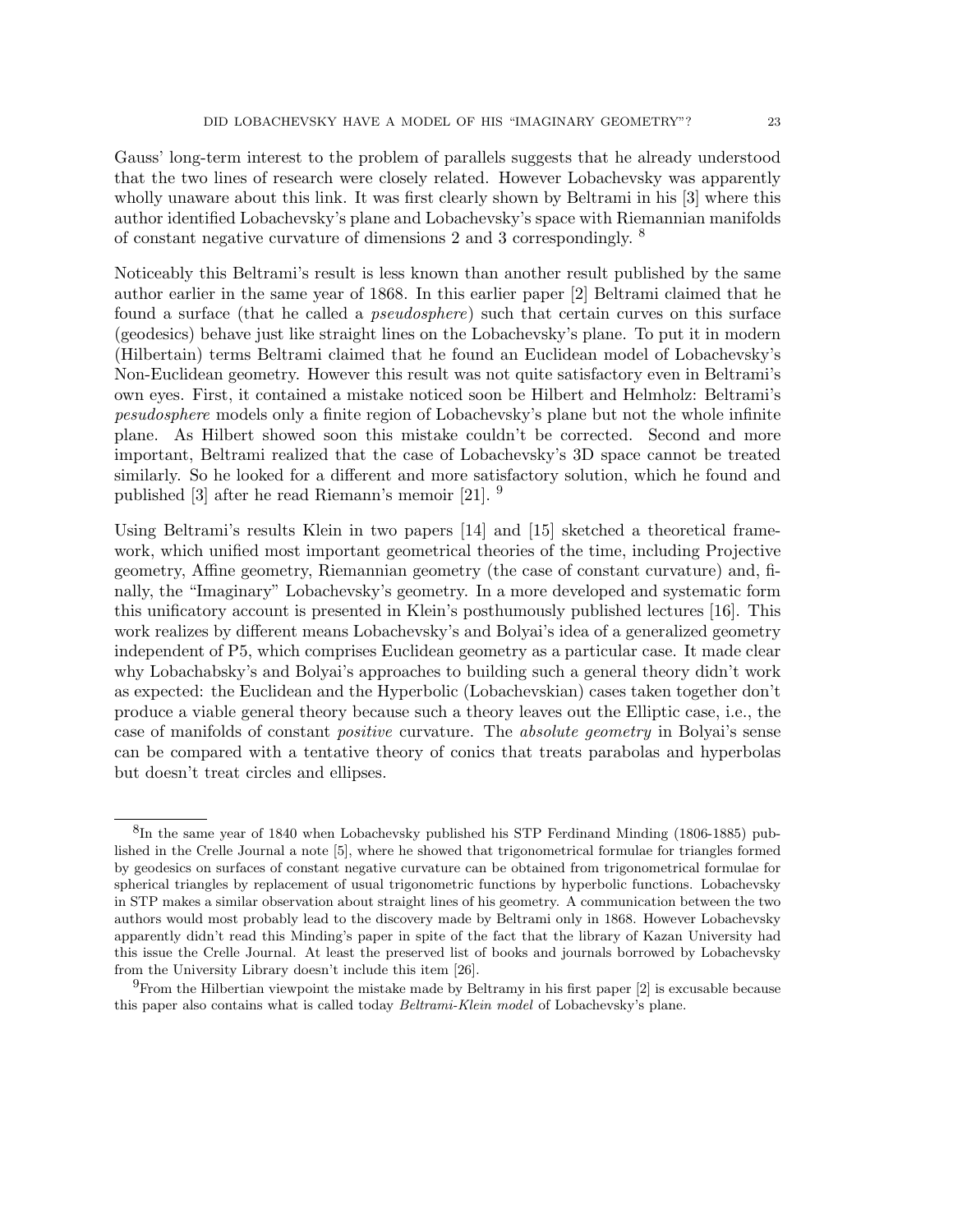Thus although the problem of parallels in its traditional setting indeed suggests a possibility of generalization of Euclidean geometry it doesn't point at any viable generalization of this sort. As Weyl [9] describes the situation in 1923:

The question of the validity of the "fifth postulate", on which historical development started its attack on Euclid, seems to us nowadays to be a somewhat accidental point of departure. The knowledge that was necessary to take us beyond the Euclidean view was, in our opinion, revealed by Riemann.

Although a detailed conceptual analysis of the 19th century geometry is out of the scope of this paper I nevertheless mention here Riemann's and Klein's contributions for making it clear that Hilbert's treatise on foundations of geometry [11] didn't provide even a minimal theoretical background necessary for doing new geometrical research in the beginning of the 20th century. It had a more limited and more specific task: to demonstrate how an older geometrical theory (Euclidean geometry) can be reconstructed with a novel Axiomatic Method. Non-Euclidean geometries (in particular, the Lobachevskian geometry) show up here only as means for proving the mutual independence of the geometrical axioms.

Hilbert was, of course, well aware about this fact but hoped that his Axiomatic Method could be equally applied in more advanced theoretical contexts. Already the second edition [12] of Hilbert's *Grundlagen* contained four Supplements treating some contemporary geometrical issues including issues of Rimannian geometry. A more complete Hilbertstyle axiomatization of Riemannian geometry has been proposed in 1932 by Veblen and Whitehead [25]. In my view, this result is somewhat controversial. On the one hand, this axiomatization was clearly a success: it allowed for a significant clarification of the whole subject and was later widely used for educational and research purposes [23]. On the other hand, a comparison of Hilbert's axiomatization of Euclidean geometry with the axiomatization of Riemannian geometry by Veblen and Whitehead immediately shows that Veblen and Whitehead don't really stick to the Hilbertian formalist approach. In the first five Chapters of their tract the authors provide a traditional contentual account of the subject; axioms of the theory are given only in Chapter 6 while in the last Chapter 7 the authors study some general consequences of the axioms. Perhaps this can be explained on the basis of some pragmatic arguments without questioning the Axiomatic Method itself. However the axiomatic account of the two last Chapters also misses essential features of Hilbert's axiomatic account of Euclidean geometry. Unlike Hilbert Veblen and Whitehead don't explicitly discuss *models* of their axiomatic theory, so the very difference between the theory and its models, which is fundamental for Hilbert's approach, is not present in Veblen and Whitehead's account in an explicit form. Thus in spite of the fact that Veblen and Whitehead were indeed inspired by Hilbert's notion of Axiomatic Method, and tried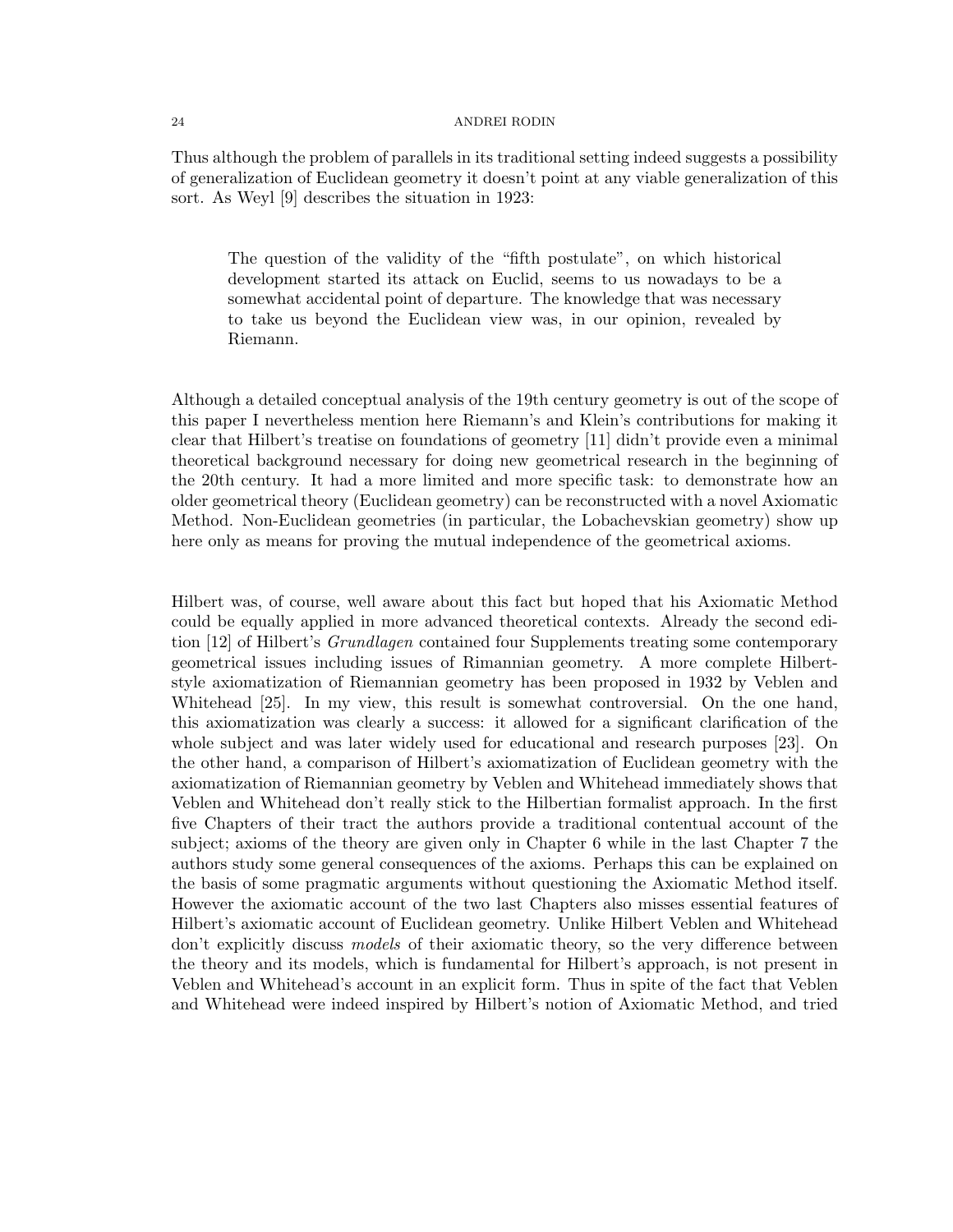to apply this method in the Riemannian geometry, in order to produce a useful axiomatization of this geometrical discipline they had to compromise against Hilbert's original approach quite severely.  $10$ 

Today we know how to formalize mathematical theories to the extent with comparison to which Hilbert's original approach to foundations of geometry may look completely "informal". What remains controversial is the epistemic significance of this procedure. Without going into a broad philosophical discussion about this issue I shall criticize in the next Section some aspects of Hilbert's Axiomatic Method and point to an alternative method of theory-building. We shall see that this alternative method suggested by some recent developments in mathematics has its roots in the 19th century geometry.

### 6. Rethinking Hilbertian Framework with Lobachevsky

Gauss' notion of *intrinsic geometrical property* of a given surface mentioned in the previous Section makes the very notion of geometrical space *relational* in the following sense. Given such a surface one can think of it (i) in the usual way as a two-dimensional *object* living in the Euclidean 3-space and (ii) as a 2-space on its own rights (characterized by the intrinsic properties of the given surface), which is a home for its points, lines, triangles, etc.. Generally, a geometrical object can be described in this context as an embedding of the form  $s : B \to C$  where B is a type of the given object and C is a space where the given object lives. By generalizing again the picture I shall assume  $s$  to be a map of any sort and not necessarily an embedding. In the given context to be a space means to be a target of certain maps; given an object  $s : B \to C$  one calls C a space only w.r.t. s (or w.r.t. some other object living in the same space) but not absolutely.

This way of thinking about geometrical objects and geometrical spaces straightforwardly applies to the traditional Euclidean geometry. Let me distinguish here between two different notions of Euclidean plane: (i) the domain of Euclidean Planimetry and (ii) an object living in the Euclidean 3-space. Notice that one doesn't need this latter notion for doing the Planimetry, it first appears only in the Stereometry! I shall write "EPLANE" for the Euclidean plane in the first sense, and write "eplane" for the Euclidean plane in the second sense. I shall also write ESPACE and ISPACE to denote the domains of Euclidean and Lobachevskian Stereometry correspondingly. Then an eplane e can be described as a map:

 $10$ In Hilbert's account the Analytic geometry is presented as a particular model of the (formal) Euclidean geometry, namely as an arithmetical model, so Arithmetic is used here as a meta-theory. In Veblen and Whitehead's account analytic devices (and hence Arithmetic) are directly involved into the axioms of their geometrical theory, so in this case Arithmetic is used as a sub-theory rather than a meta-theory. Since Veblen and Whitehead take Arithmetic (as well as relevant set-theoretic notions) for granted and since the only geometrical primitive term of their theory is that of point the only way of producing alternative models, which remains available for the authors, is to assign to the term "point" different semantic values. This indeed opens a possibility of putting a Riemannian structure "on the top of" mathematical structures of different sorts. However Veblen and Whitehead don't explore this possibility.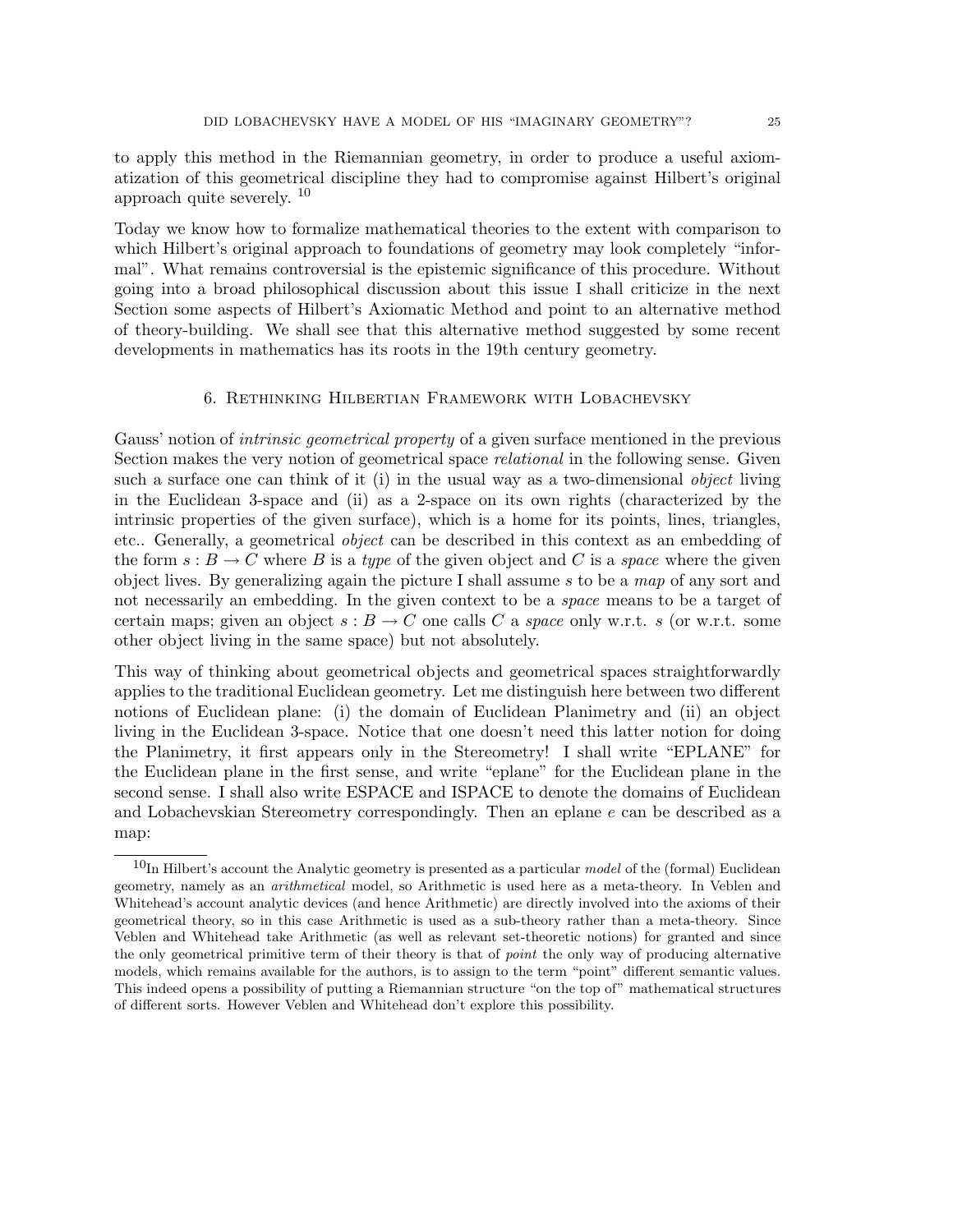$e: EPLANE \rightarrow ESPACE.$ 

Notice that there are many different maps of this form (and so we get many different eplanes living in the ESPACE) while the EPLANE and the ESPACE are unique. All eplanes share these two things: first, they share a space, namely ESPACE, and, second, they share a type, namely EPLANE. It is common to say that a given eplane instantiates its type EPLANE; on our account the instantiation amounts to mapping this type into a background space like ESPACE..

Let me also write "ISPACE" for the domain of Lobachevskian Stereometry (Letter "I" stands for "Imaginary"). Then Lobachevsky's observation about horospheres mentioned in the Section 4 above can be presented as follows: a horosphere  $h$  is a map of the form:

$$
h
$$
: EPLANE  $\rightarrow$  ISPACE

Thus a horosphere is also an instantiation of the EPLANE but this time obtained with a different background space.

A Hilbertian-minded thinker would think of a given eplane and a given horosphere as self-standing entities, construct an isomorphism between them by mapping points of the eplane to appropriate points of the horosphere and vice-versa, and on this basis claim that the eplane and the horosphere represent the same plane Euclidean *structure*. I claim that such an isomorphism is ill-formed. For the eplane and the horosphere are not selfstanding entities. The fact that an eplane lives in the Euclidean 3-space is just as essential as the fact that it is an image of the EPLANE. The fact that a horosphere lives in the Hyperbolic 3-space (rather than elsewhere) is equally essential. There is no way to "take out" (through an abstraction or otherwise) an eplane from the Euclidean 3-space or to "take out" a horosphere from the Hyperbolic space. Any reasonable notion of map (and in particular of isomorphism, i.e. of reversible map) between an eplane and a horosphere must take ESPACE and ISPACE into consideration. The isomorphism suggested by the Hilbertian-minded thinker does not meet this requirement leaving the ESPACE and the ISPACE out the consideration as meta-theoretical constructions. This isomorphism is illformed because its source and its target are ill-formed. An eplane and a horosphere are not isomorphic; what they share in common is a type, namely the EPLANE, but not an abstract Euclidean structure.

A space and a type are not things that one can represent in one's imagination directly. One needs some objects for it. In order to visualize a type one *instantiates* it by an appropriate object (belonging to this given type), i.e. maps the given type into some available space. In order to visualize a space one populates this given space by appropriate objects, i.e. maps available types into this given space. One cannot imagine the EPLANE in the same sense in which one can imagine an eplane but one may have an intuitive grasp on the EPLANE through geometrical objects living in this space: circles, triangles and the like. All such familiar objects are maps from corresponding types into the EPLANE; in particular a circle is a map of the form: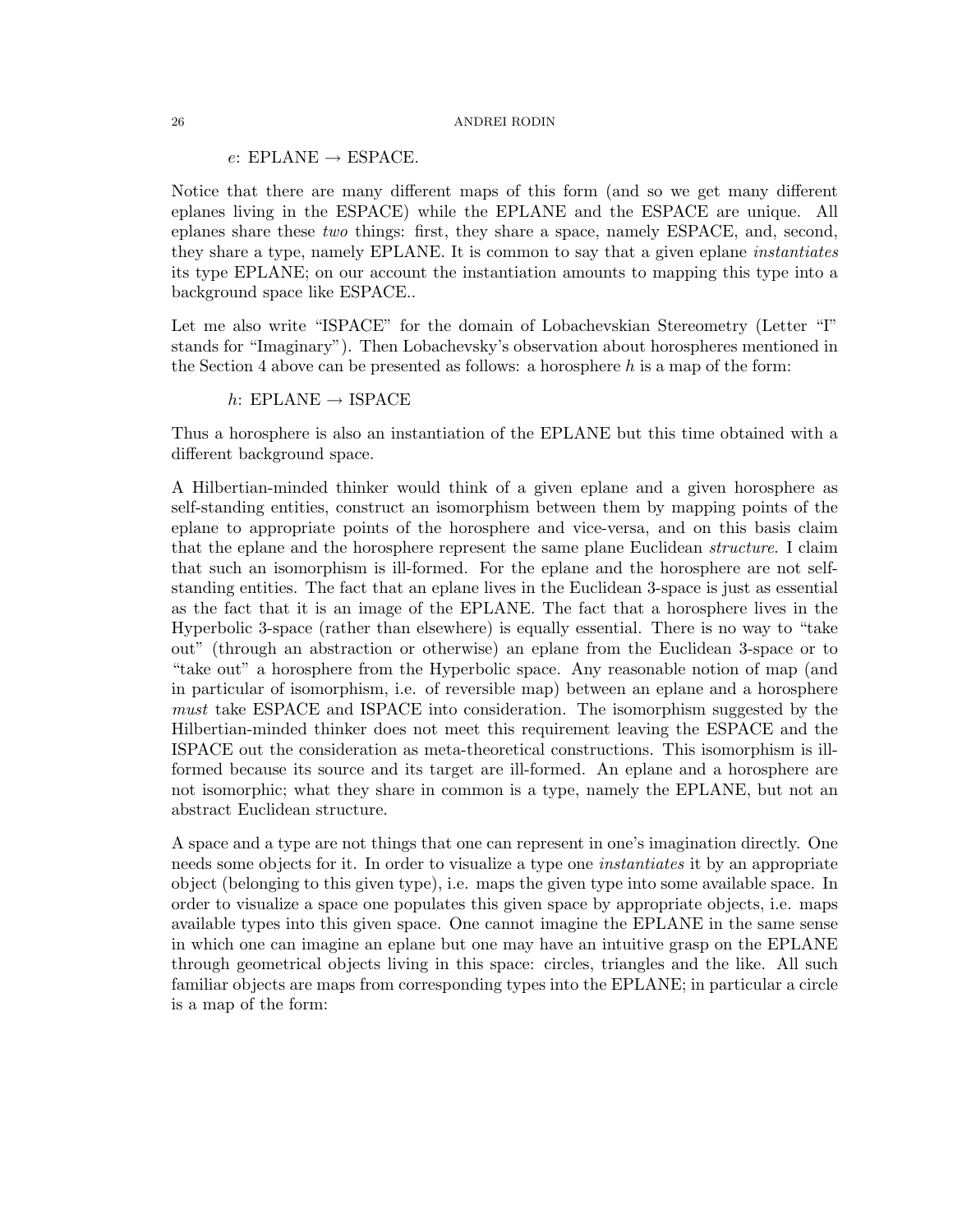## c: CIRCLE  $\rightarrow$  EPLANE

The "view on EPLANE from inside" is multi-faced just like the "outside view" obtained by mapping the EPLANE to different spaces like ESPACE or ISPACE. I can see no epistemic reason for thinking that the inside view tells us more about this space than the outside view (or the other round). Nevertheless these two views are clearly different and certainly should not be confused.

The fact that the EPLANE is populated by objects of different shapes was, of course, well known long before Lobachevsky. However the fact that the EPLANE itself can be seen "from the outside" not only as an eplane but also as a horosphere was discovered only by Lobachevsky. This and other similar discoveries (in particular the discovery of a pseudo-sphere by Beltrami) led Hilbert and many of his contemporaries to thinking that one cannot any longer count on intuition in geometry. Given Lobachevsky's notion of horosphere Hilbert would think that since an eplane and a horosphere are two different intuitive representations of the EPLANE and since these intuitive representations look so differently a "right" notion of EPLANE cannot be given through intuition at all but must be construed otherwise, namely by formal methods. Unlike Hilbert and his followers I cannot see that our intuition gets something wrong in this situation. An eplane and a horosphere look so differently because they live in different spaces. What is wrong in the traditional geometrical thinking is not the very notion according to which geometrical concepts come with intuitive representations but the idea that a given representation involves just one geometrical concept. In fact any geometrical representation involves at least two things: one, which is represented (a type), and one, which provides a space for this representation. In the traditional Euclidean Planimetry the representation space (the EPLANE) is fixed. Euclidean Stereometry provides extrinsic images of the EPLANE, which all look similarly because these images are all taken against the same fixed background space, namely against the ESPACE. Lobachevsky and other pioneers of non-Euclidean geometry showed that backgrounds (i.e. representation spaces) may vary. Hilbert and other proponents of formal methods didn't take this possibility seriously and looked for a way of doing geometry without any background. Later the proponents of formal methods began to use such methods with a new fixed background of a more "abstract" sort, namely with the background universe of sets. The alternative approach that I defend here allows for variation of backgrounds and moreover makes the very notion of background strictly relational. Hilbert conceives of geometrical space as a "system of things" determined by mutual relations between these "things". A geometrical space so construed doesn't depend on its eventual relations with any other geometrical space. The proposed approach makes any talk of a single self-standing space senseless. So the sense of being "relational" relevant to the suggested alternative approach is stronger than that relevant to the Hilbertian approach.

Let me now return to the set of questions discussed in the beginning of this paper: Are there different geometries or a single science of geometry? If there exist mutually incompatible geometries how they may coexist? Where do different geometrical spaces live together?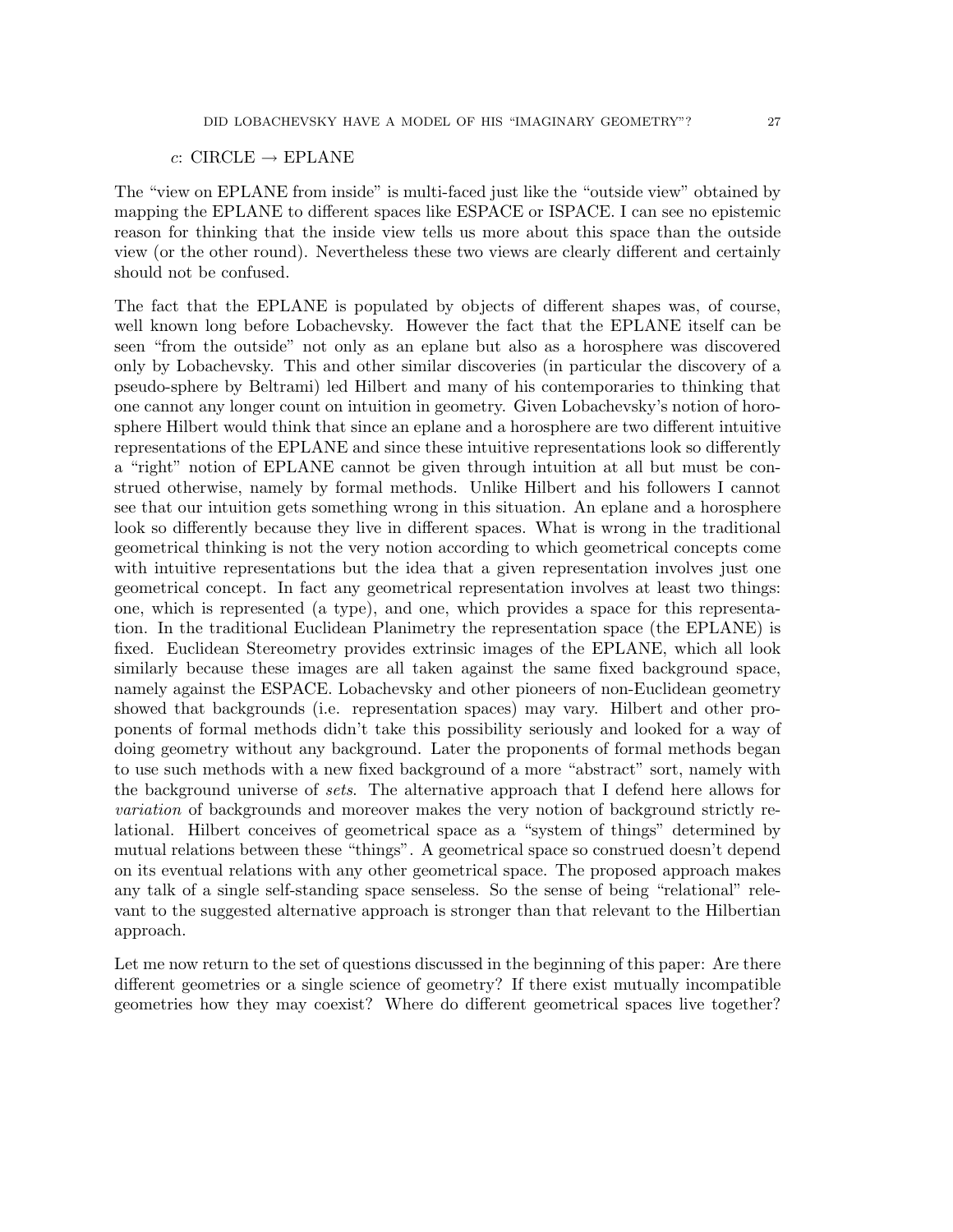The alternative approach just outlined suggests the following answer: all geometrical spaces live in a "space" of maps between these spaces. The theory of this "space" unifies theories of particular geometrical spaces into is a general theory of geometry.

Such a notion that involves a class of "things", a class of maps between these "things" and an operation of composition of these maps, which is a subject to several simple rules, is well-known in today's mathematics under the name of category [19]. For example all Riemannian manifolds and all maps between these manifolds form the category R of Riemannian manifolds. There are two ways of thinking about  $R$ . One may have beforehand a notion of Riemannian manifold and a notion of map between such manifolds and then build  $R$  by considering all such manifolds and all such maps. Alternatively one may, first, conceive of an "abstract" category (without assuming in advance what exactly it consists of) and then, by specifying the "behavior" of its maps, make this category look exactly (with an appropriate notion of exactness) like  $R$  obtained by the former method. For obvious reason only the latter method is relevant to foundations and can in principle compete with the Hilbertian approach. The reference to the former method is, in fact, not essential. Although it is natural to ask whether on not the new method can reproduce an earlier known result its real purpose is to produce a new notion of geometrical space, which may settle some earlier posed problems. The present discussion concerns such a general notion of space but not a more specific issue of Riemannian manifolds, which I mention here only as a suggestive example.

I warn the reader that the terminology used in this paper differs from one that is commonly used in the Category theory. Recall that I identify a geometrical *object* with a map from a type to a space; a space here is a "meet" of maps while a type is a "join" of maps; a join of maps may well be a meet of some other maps. In the Category theory such types/spaces are called objects (while maps are also called morphisms). In order to justify this change of terminology let me stress that a space is not just an object and an object is not just a thing. An object is a thing represented in a background space. When one talks about objects without specifying the background one uses some background space by default. In fact the terms "type" and "space" are already used in a similar sense in some more special contexts. My types/spaces (i.e. objects in the sense of the usual terminology) are called (or interpreted as) "types" in the categorical logic [1] and called (or interpreted as) "spaces" in any geometrical category. The proposed terminology reflects both these ways of thinking about categories. It reflects a duality between logic and geometry, which becomes apparent when one thinks about an object as a map from some given type to some given space. A map going into the opposite direction turns the given type into a space and the given space into a type. In order to simplify the terminology I propose to call these type/spaces by the common name of unit (rather than call them "objects" as usual).

Recall that Hilbert in his [11] construes the ESPACE as a "system of things" comprising primitive objects of several sorts and primitive relations of several sorts that satisfy certain axioms. The alternative approach that I advocate here amounts, roughly, to the replacement of relations by maps. This may look like a merely technical improvement but in fact it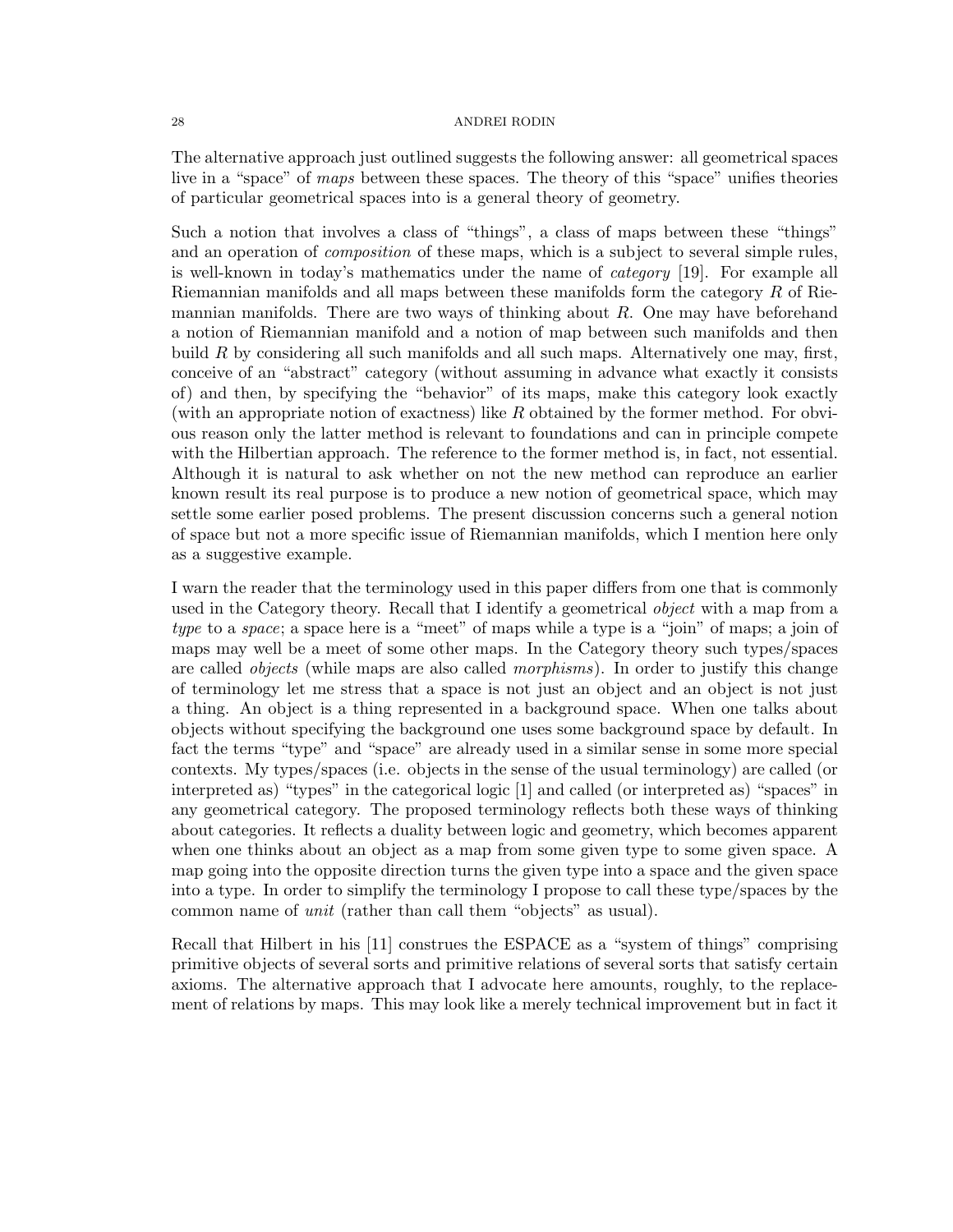implies a significant epistemic shift. The ESPACE construed as a category is not a formal scheme: eplanes, straight lines, points and all its other inhabitants can be conceived of in the usual intuitive way. Yet in a categorical setting the ESPACE has multiple images (by appropriate mappings) in arithmetical and other categories, which in a standard Hilbertain setting are described as different *models* of ESPACE. The Hilbertian notion of meta-theory turns to be irrelevant to this new context: in a categorical setting the "models" ESPACE belong to an extension of the theory of ESPACE but not to a meta-theory distinguished by its epistemic role. I shall not try to suggest such a precise categorical construction of ESPACE in this paper but leave it as a project for the future work.

## 7. Conclusion

We have seen that a popular image of the history of geometry of 19th century based on he Hilbertian view onto this discipline, doesn't quite fit historical evidences. The idea according to which the discovery of Non-Euclidean geometries implied a break with the geometrical intuition in favor of a more abstract mathematical thinking is anachronistic and reflects a later trend, for which Lobachevsky and other pioneers of the new geometry are not responsible.

Instead of looking at Lobachevsky's way of translating between different theories as an early incomplete grasp of the modern notion of model I suggested a different approach, which takes the notion of such an "incomplete" translation seriously. Then as it so often happens in history apparent shortcomings of an older work become to look as strokes of genius.

Lobachevsky's observation that "[t]he geometry on the limiting sphere  $[=$  the horosphere] is exactly the same as on the [Euclidean] plane" was indeed a great discovery that allowed Lobachevsky to develop an analytic apparatus appropriate for his brand-new "imaginary geometry". However unlike Hilbert and his followers Lobachevsky didn't interpret this observation in the sense that the horosphere and the usual Euclidean plane (or more precisely the *eplane*) are different intuitive images of the same abstract entity, which must be ultimately accounted for without using these or other similar images. Actually one can draw a very different epistemic moral from the same geometrical observation: since such different objects as the horosphere and the eplane have the same intrinsic geometry the intrinsic viewpoint is not sufficient for characterizing these objects; this example demonstrates that the intrinsic and the extrinsic viewpoints are equally significant in geometry, so there is no reason to stress one at the expense of the other. The whole Hilbertian idea of construing a geometrical space as a self-standing "system of things" (determined by mutual relations between these things) is misleading because geometrical spaces are collective animals (just like points and straight lines on Hilbert's own account!) and any such space is determined by maps from and to some other spaces.

I don't claim that Lobachevsky held this modern categorical view on geometry that I am advocating here. To the best of my knowledge Lobachevsky never explicitly stressed the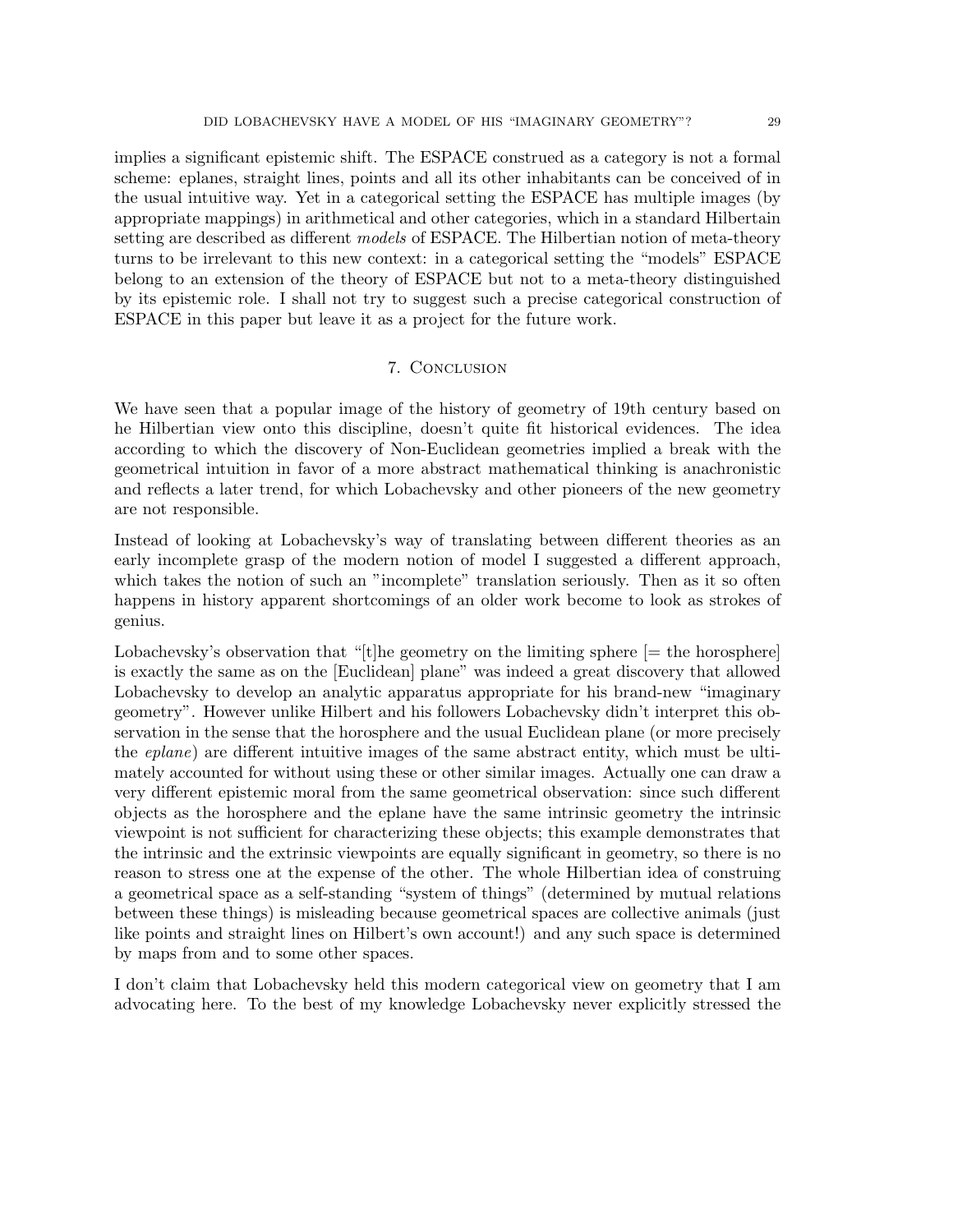controversy between the extrinsic and the intrinsic viewpoints in geometry (although his expression "the geometry on the limiting sphere" shows that he was familiar with the notion of intrinsic geometry of a surface). However unlike Hilbert he doesn't say either anything that rules this modern interpretation out.

It is true that the Axiomatic Method as designed by Hilbert was a great achievement that allowed, among other things, to cope with Non-Euclidean geometries in a certain way. It is also true that this method proved effective in mathematics of 20th century. However this success doesn't mean that the development of our understanding of basic mathematical issues may or should stop at this point. There emerge new ways of doing mathematics and new ways of thinking about mathematics, which have a bearing on our understanding of history of the subject. Reciprocally, a careful study of history of mathematics may provide useful hints for making further progress in the pure mathematics and its philosophy. The intellectual revolution triggered by Gauss, Lobachevsky, Riemann and other geometers of 19th century still continues and requires further theoretical efforts.

#### **REFERENCES**

- [1] J. Bell. Toposes and Local Set Theories: An Introduction. Clarendon Press, 1988.
- [2] E. Beltrami. Saggio di interpetrazione della geometria non-euclidea. Giornale di Matematiche, 6:284 312, 1868.
- [3] E. Beltrami. Teoria fondamentale degli spazii di curvatura constante. Annali di matematica pura et applicata,  $2(2):232 - 255$ , 1868.
- [4] R. Bonola. Non-Euclidean Geometry. Dover Publications, 1955.
- [5] Minding E.-F.-A. Bemerkung über die abwicklung krummer linien von flächen. Journal für die reine und angewandte Mathematik, 6:159–161, 1840.
- [6] G. Frege. On the Foundations of Geometry and Formal Theories of Arithmetic. Yale University Press, 1971.
- [7] C. F. Gauss. Disquisitiones generales circa superficies curvas. Dieterich, 1828.
- [8] M.J. Greenberg. Euclidean and Non-Euclidean Geometries. W.H. Freeman and Company, 1974.
- [9] Weyl. H. Raum, Zeit, Materie; Vorlesungen über allgemeine Relativitätstheorie. Springer, 1923.
- [10] G. Hellman. Structuralism, mathematical. forthcoming in The Encyclopedia of Philosophy 2d Ed. (MacMillan), available at www.tc.umn.edu/ hellm001/.
- [11] D. Hilbert. Grundlagen der Geometrie. Teubner, 1899.
- [12] D. Hilbert. Grundlagen der Geometrie (zweite Auflage). Teubner, 1903.
- [13] D. Hilbert. Axiomatisches denken. Mathematische Annalen, 78(2):405–415, 1918.
- [14] F. Klein. ¨uber die sogenannte nicht-euklidische geometrie. Mathematische Annalen, 4:573 625, 1871.
- [15] F. Klein. über die sogenannte nicht-euklidische geometrie (zweiter aufsatz). Mathematische Annalen, 6:112 – 145, 1873.
- [16] F. Klein and W. Rosemann. Vorlesungen ¨uber nicht-euklidische Geometrie. Springer, 1928.
- [17] N. I. Lobachevsky. Géométrie imaginaire. Journal für die reine und angewandte Mathematik, 17:295– 320, 1837.
- [18] N. I. Lobachevsky. Geometrische Untersuchungen zur Theorie der Parallellinien. Berlin: F. Fincke, 1840.
- [19] S. Mac Lane. Categories for the Working Mathematician, 2nd edition. Springer, 1982.
- [20] M. Pasch. *Vorlesungen über neueren Geometrie*. Teubner, 1882.
- [21] B. Riemann. über die hypothesen, welche der geometrie zugrunde liegen. Abhandlungen der Königlichen Gesellschaft der Wissenschaften zu Göttingen, 13(1867):133Ц152, 1854.